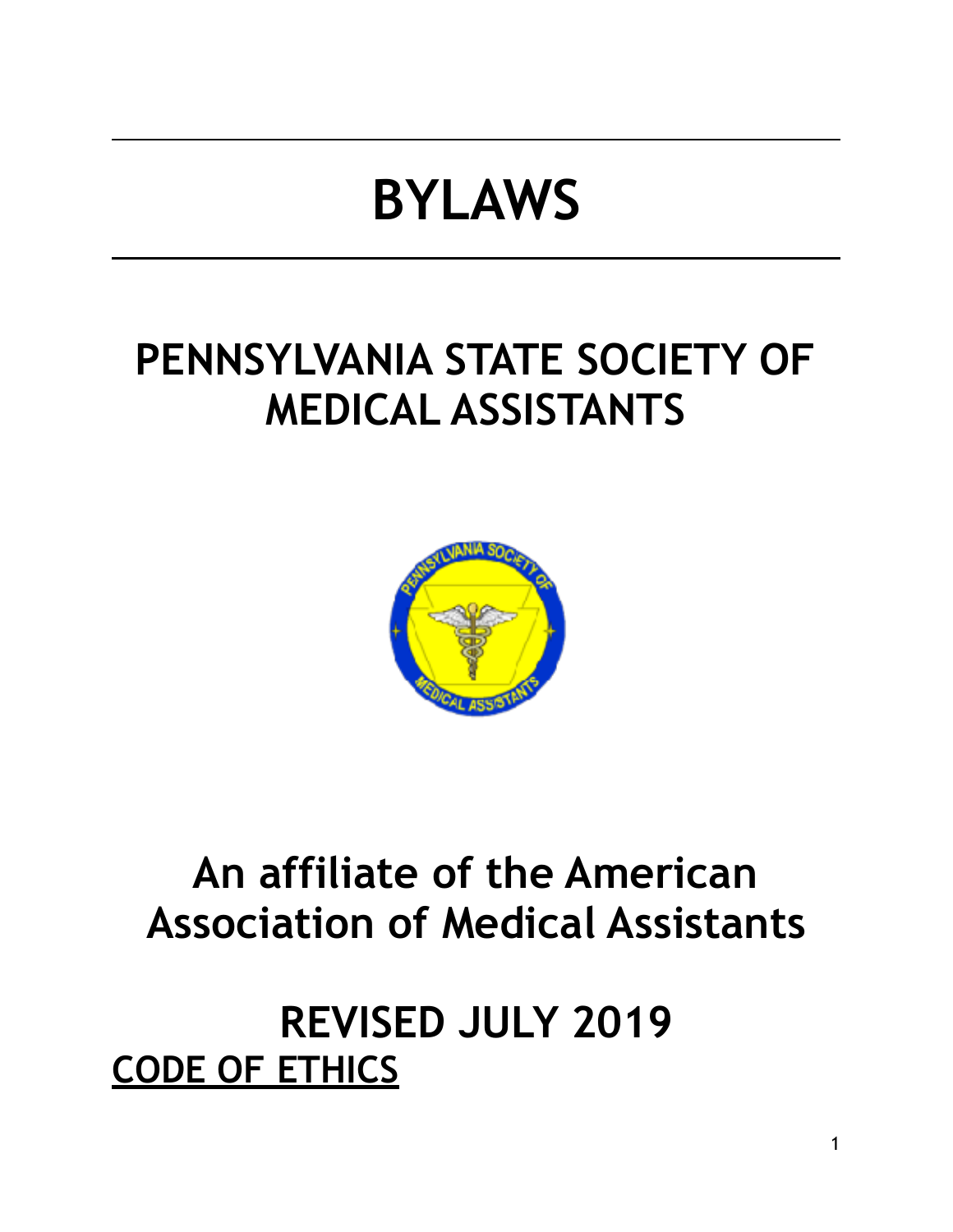A code of ethics is fundamental to the high standards, which characterize the members. The responsibility to the medical profession by a medical assistant should conform with the honor and dignity expected of cultured persons. A member shall not use her/his membership in this Society for personal gain. The principles of medical ethics set forth are for the common good of the members and shall be observed in such a manner as shall merit and receive the endorsement of the medical profession.

## **TABLE OF CONTENTS**

#### **NAME OF ARTICLE**

#### **Page(s)**

| Article I                       | Name                                     |         |
|---------------------------------|------------------------------------------|---------|
| Article II                      | 1<br>Purpose                             |         |
| Article III                     | Organizational Policy                    |         |
| Article IV<br>$2 - 3$           | <b>Component Chapters</b>                |         |
| <b>Article V</b>                | Membership & Qualifications              | $3 - 5$ |
| <b>Article VI</b>               | Dues/Finances                            | $6 - 8$ |
| <b>Article VII</b><br>$8-9$     | <b>Officers and Their Qualifications</b> |         |
| <b>Article VIII</b><br>$9 - 10$ | <b>Nominations and Elections</b>         |         |
| Article IX<br>$10 - 12$         | Officer's Term of Office, Vacancies      |         |
|                                 | And Removal                              |         |
| Article X<br>$12 - 18$          | <b>Duties of Officers</b>                |         |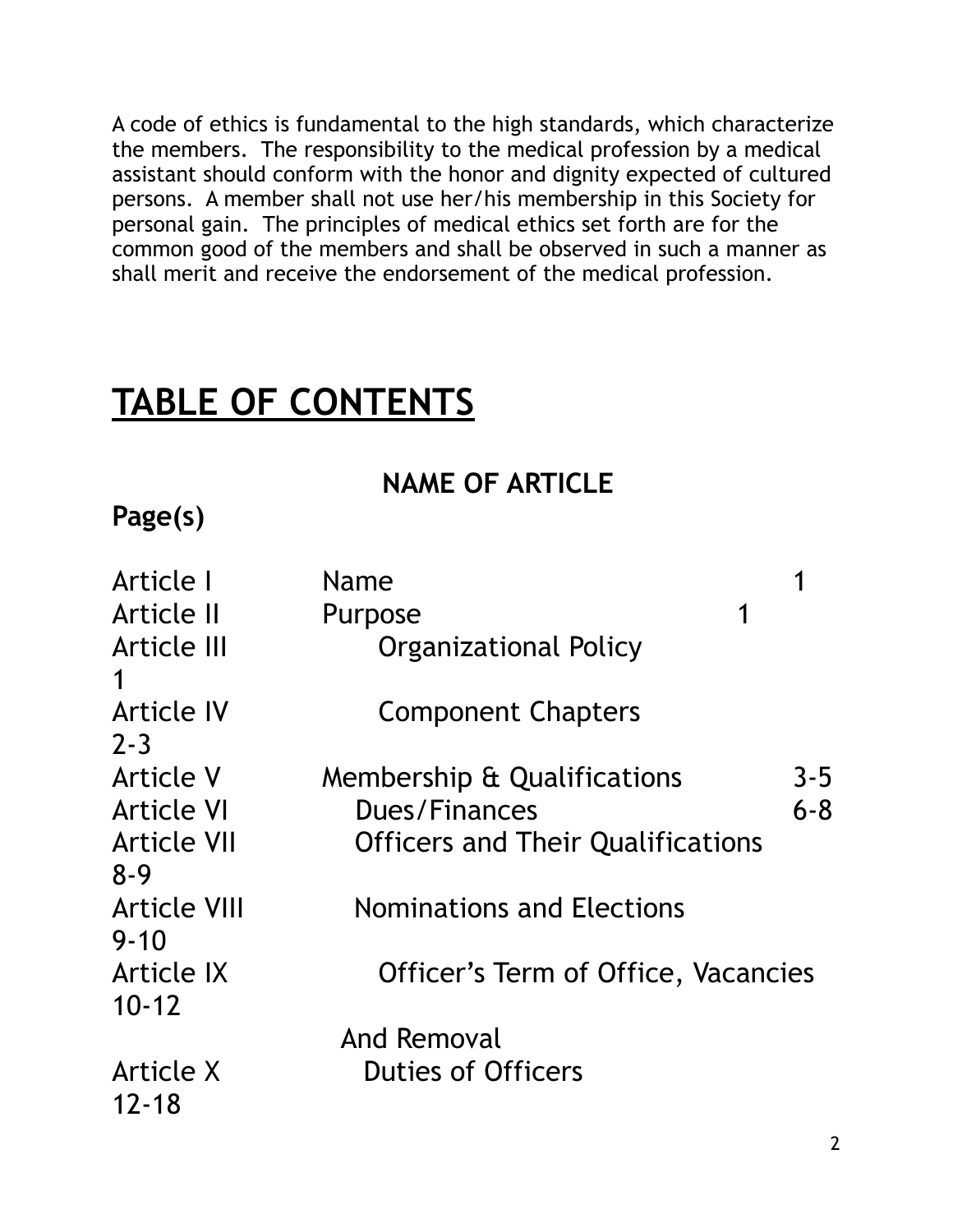| <b>Article XI</b>                             | <b>Board of Trustees</b>      |    |
|-----------------------------------------------|-------------------------------|----|
| $18 - 21$<br><b>Article XII</b>               | <b>Executive Board</b>        |    |
| $21 - 23$<br><b>Article XIII</b><br>$23 - 24$ | <b>Boards and Councils</b>    |    |
| <b>Article XIV</b><br>$25 - 28$               | Committees                    |    |
| Article XV<br>$28 - 29$                       | General Assembly              |    |
| <b>Article XVI</b>                            | Meetings                      | 29 |
| <b>Article XVII</b><br>$30 - 31$              | <b>Representation to AAMA</b> |    |
| <b>Article XVIII</b><br>31                    | Parliamentary Authority       |    |
| Article XIX<br>$31 - 32$                      | <b>Dissolution</b>            |    |
| <b>Article XX</b>                             | Amendments                    | 32 |
| $C+$                                          |                               |    |

Standing Rules 32-33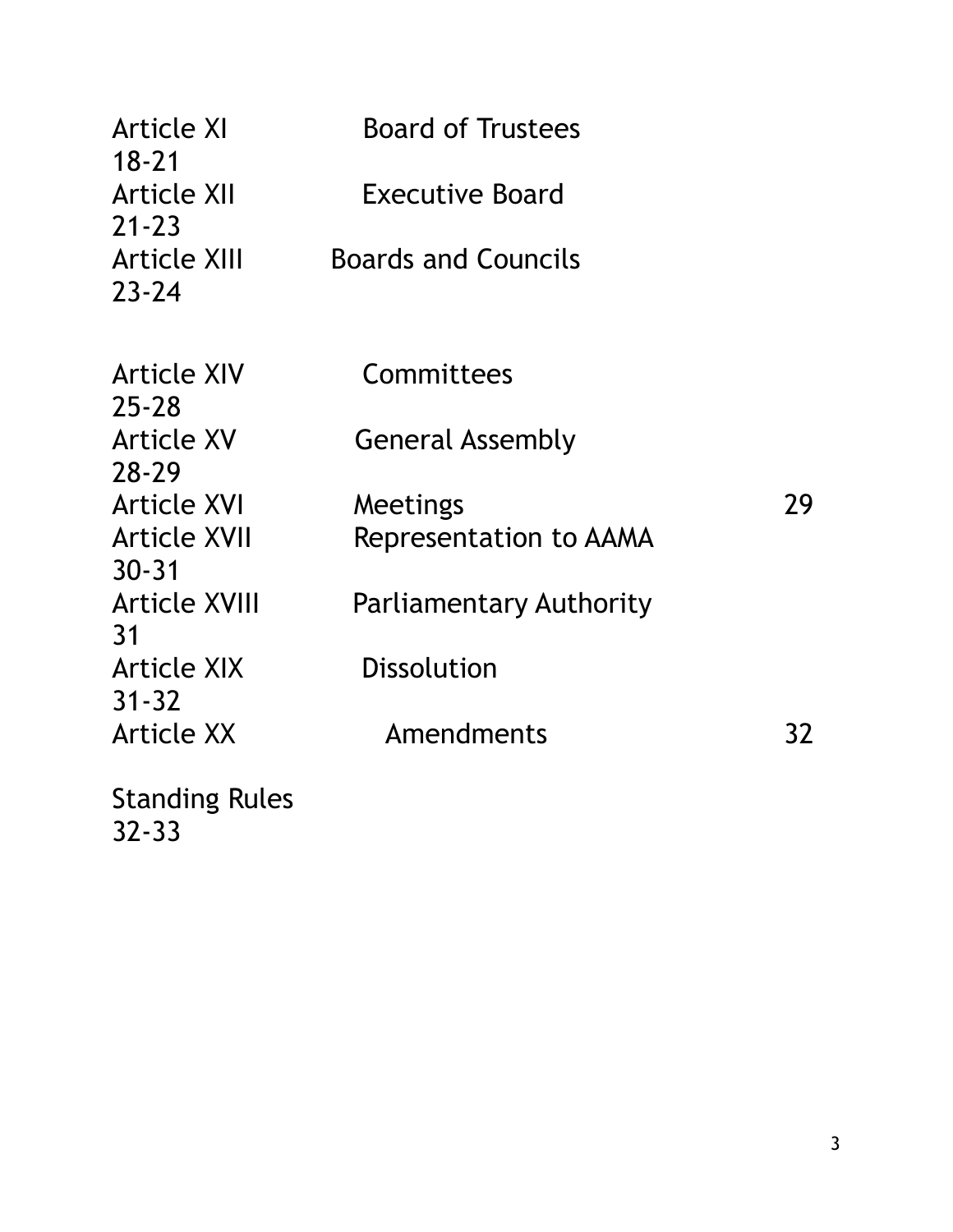#### **PENNSYLVANIA SOCIETY OF MEDICAL ASSISTANTS BYLAWS**

## **ARTICLE I: NAME**

The name of this society shall be Pennsylvania Society of Medical Assistants (PSMA). It is a constituent society affiliated with the American Association of Medical Assistants (AAMA).

## **ARTICLE II: PURPOSE AND OBJECTIVES**

The purpose of the PSMA is to enable medical assisting professional to enhance and demonstrate knowledge, skills, and professionalism required by employers and patients; protect medical assistants' right to practice; and promote effective, efficient healthcare delivery though optimal use of multi-skilled *Certified Medical Assistants (CMAs).* The objectives shall be to stimulate a feeling of fellowship and cooperation among component chapters and to continually improve the knowledge and skills of medical assistants for the benefit of patients and professional colleagues.

## **ARTICLE III: Organizational Policy**

The society is hereby declared to be non-profit. It is not, nor shall it ever become, a trade union or collective bargaining agency. No person otherwise qualified for membership in this Society will be denied membership.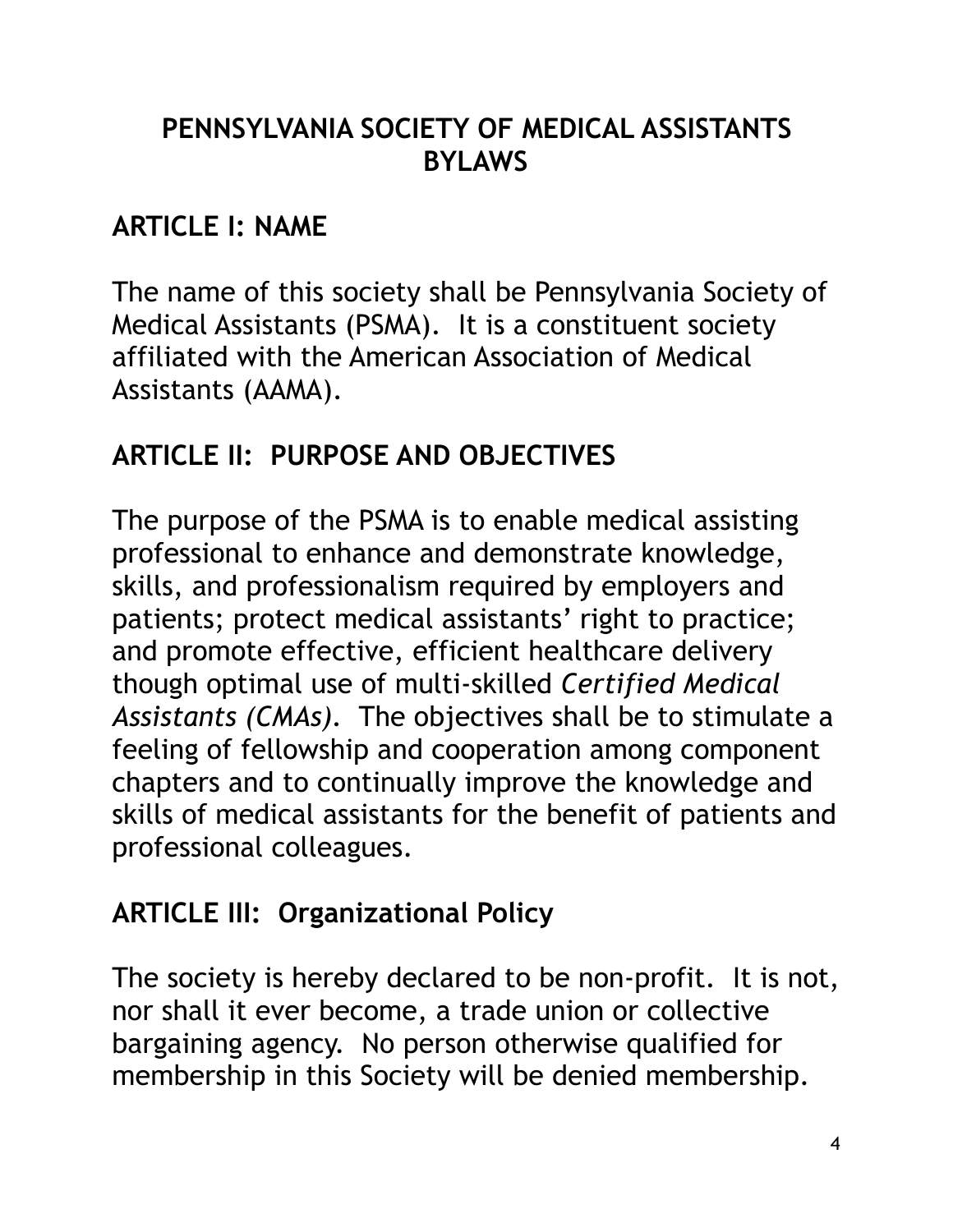No person who attends or participates in the activities of organizations whose purpose is to overthrow the Government of the United states by force or violence may become a member of this Society.

## **ARTICLE IV: Component Chapters**

Component Chapters are those county or district associations of medical assistants within the State of Pennsylvania.

**SECTION 1.** An association may become a component chapter of the **Pennsylvania Society of Medical Assistants (PSMA)** by applying for membership to the Executive Board, the component chapter shall be notified of its affiliation by the President of the **PSMA**.

**SECTION 2.** The bylaws of the component chapter shall not be in conflict with those of the **PSMA** or those of the **AAMA**. These bylaws supersede those of a component chapter.

**SECTION 3.** Members of the component chapters which have been approved by the Executive Board at least sixty (60) days prior to an annual meeting shall be able to vote in the General Assembly as provided in **ARTICLE XV.** 

**Section 4.** Component chapters shall consist of two or more active /associate members.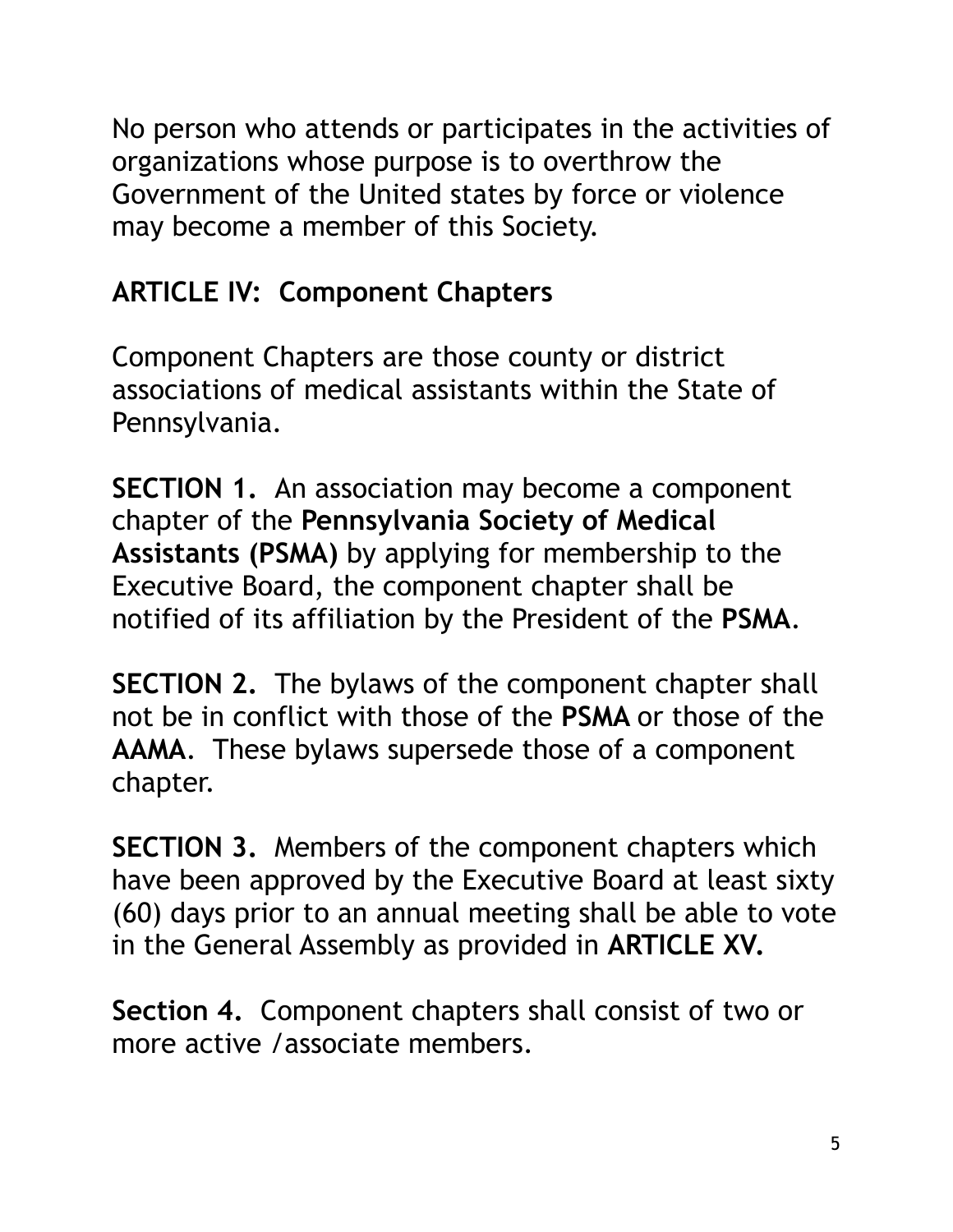**Section 5.** The charter of a component chapter may be revoked by a three-fourths vote of the Executive board if it is found guilty of conduct deemed in violation of the bylaws of the **Pennsylvania Society of Medical Assistants.** 

## **ARTICLE V: MEMBERSHIP AND QUALIFICATIONS**

 **Section 1.** There shall be eight (8) classes of membership: active, associate, affiliate, sustaining, student, honorary, like and member-at-large. Tri Level membership is required for all classes except honorary**.** 

- **A. Active** An active member shall be one of the following:
	- 1. A CMA(AAMA) holding current credential status and whose CMA(AAMA) credential has not been revoked as provided by the AAMA Certifying Board Disciplinary Standards and Procedures for the CMA(AAMA).
	- 2. Anyone who was an active member on 12/31/1987, who has never been a CMA(AAMA) and has maintained continuous active membership. Continuous active membership shall be defined as having dues postmarked or submitted electronically to the AAMA Executive Office by December 31(the controlling time is that of sending, not receiving).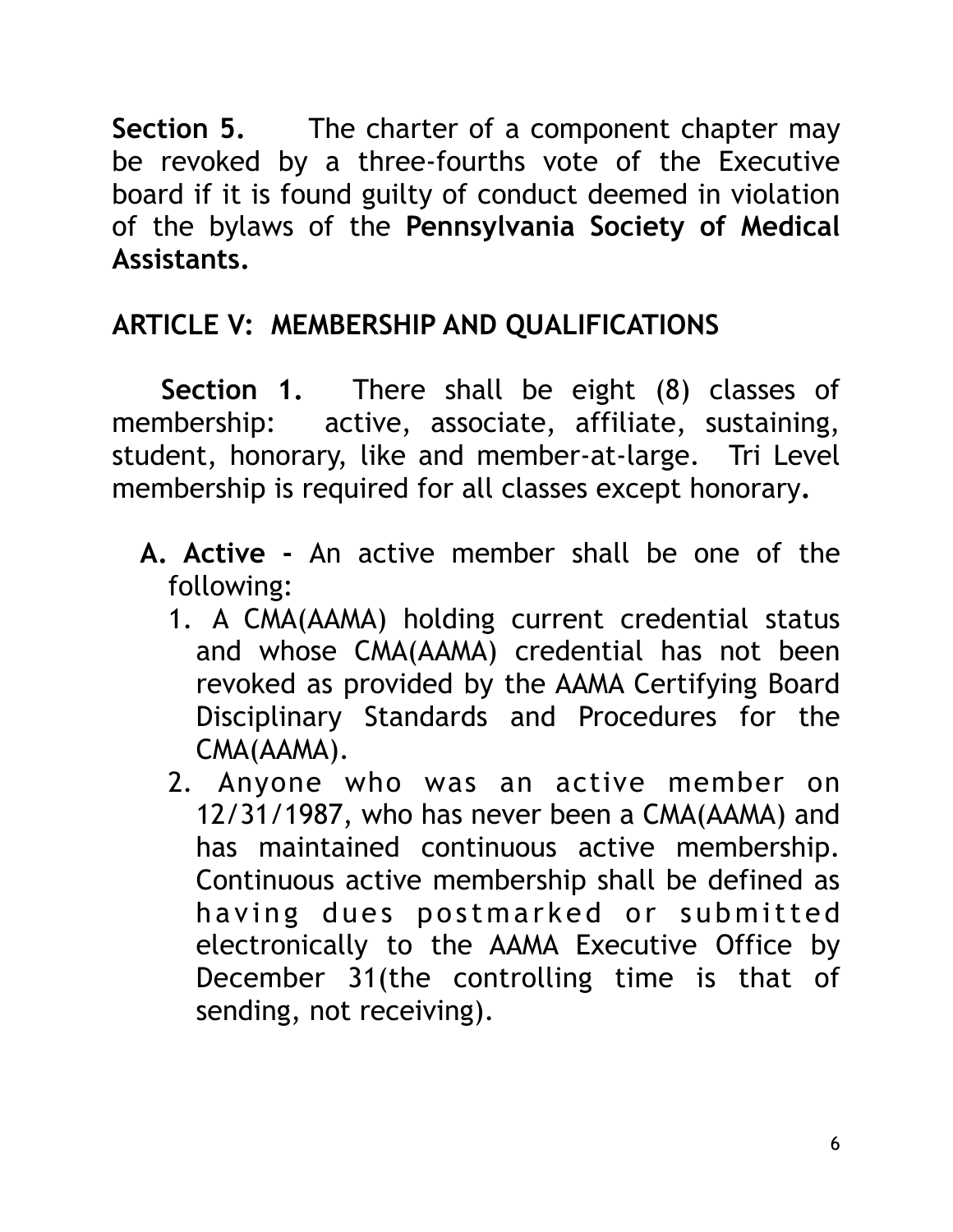- **B.Associate** An associate member shall be a medical assistant who is not yet an AAMA Certified Medical Assistant (CMA), and and who does not fall under any other category.
- **C. Affiliate** An affiliate member shall be one who is not eligible for another category of membership but who is interested in the profession of medical assisting.
- **D. Sustaining** Anyone who has been an active or associate member for at least two years, who has retired from medical assisting is eligible for sustaining membership. This membership shall be forfeited if not renewed annually.
- **E.Student-** A student member:
	- 1.Shall be enrolled in a medical assisting program.
	- 2.May choose a two-year student membership term or a one-year student membership term.
		- a.After a two-year student membership term, the member is then eligible only for either Associate membership or Active membership (if the member meets the Active membership requirements).
		- b.After a one-year Student membership term, the member is eligible for a second- year of Student membership as long as the member renews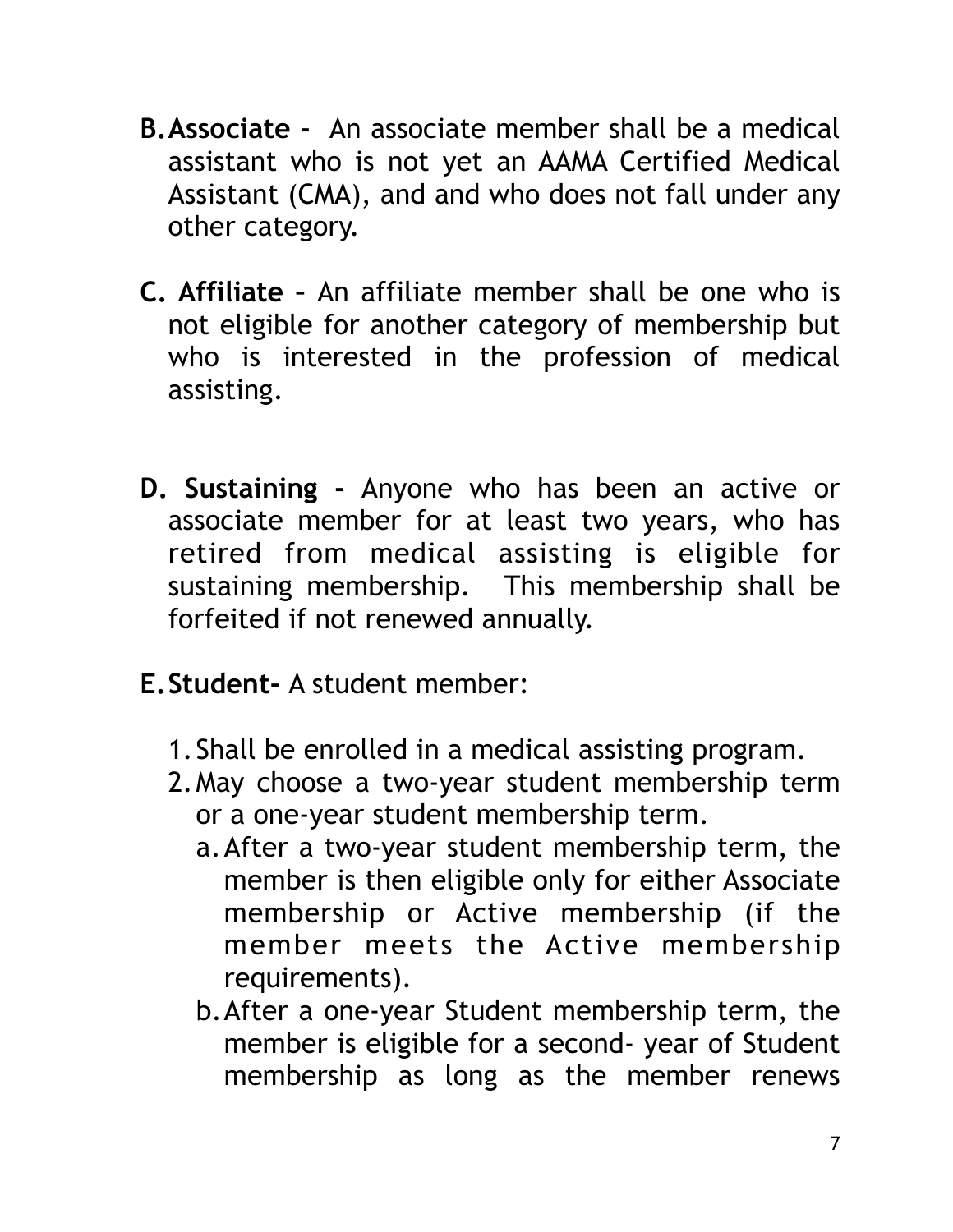during the members one-year Student membership term. After the second-year of Student membership, the member is eligible only for either Associate membership or Active membership (if the member meets the Active membership requirements).

- c.No member is eligible for more than a total of two consecutive years of Student membership.
- **F.Honorary** A honorary member shall be one who has had honorary membership conferred by the General Assembly for outstanding service to the **PSMA.** This shall require a 2/3 vote of the General Assembly, and there shall be no more than two (2) honorary memberships conferred in one (1) year. Names of candidates for honorary membership, together with a statement outlining their contributions, shall be submitted to the Executive board, through its chairman, at least sixty (60) days prior to the General Assembly meeting. They shall not be required to pay annual state dues. An honorary member is not eligible for active membership. Honorary membership does not transfer to the national level.
- **G.Life** A life member shall be an active member who has had a life membership conferred by the General Assembly for outstanding service to the society and he/she shall be permitted to continue to enjoy all the rights and privileges under these Bylaws. He/she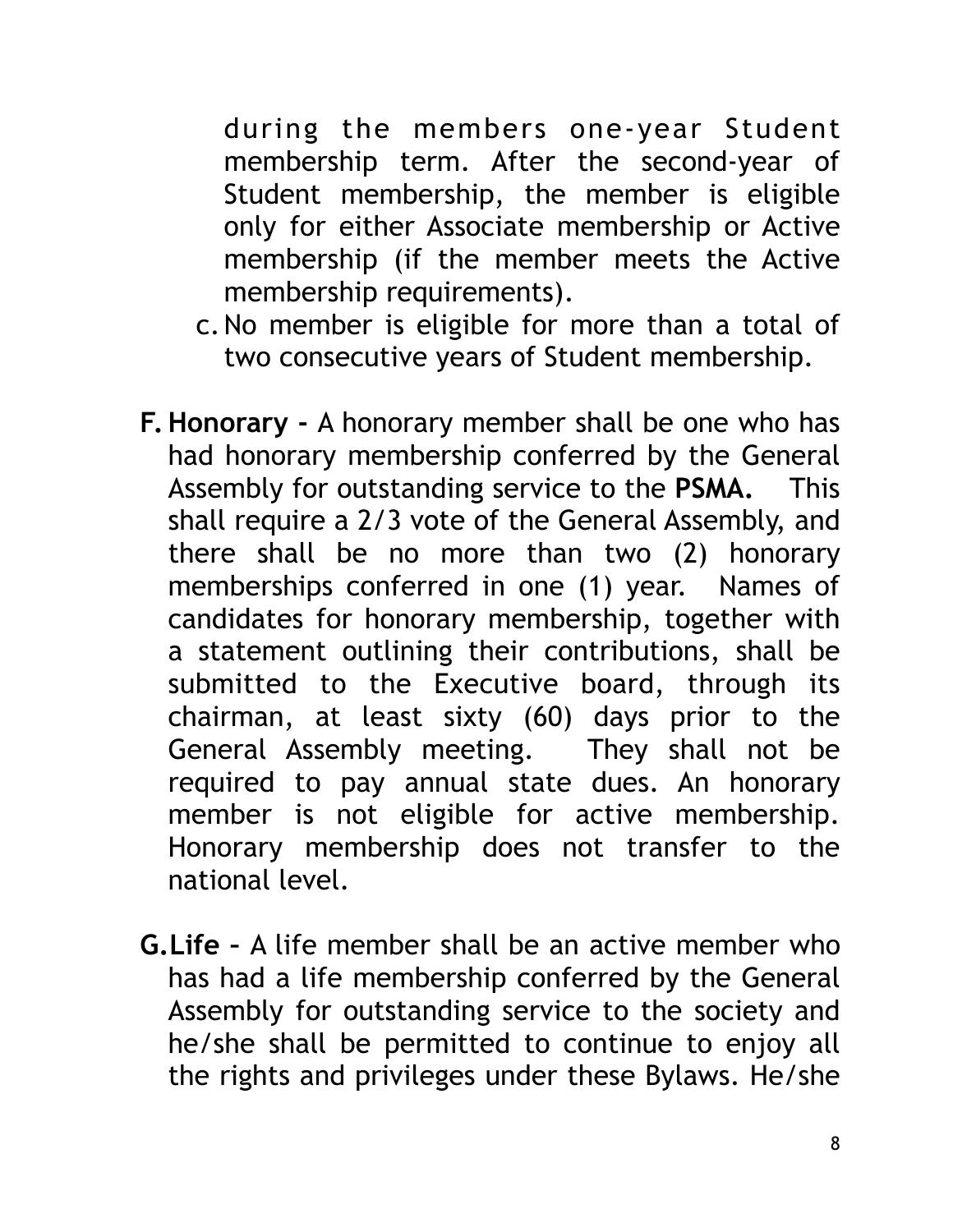shall not pay annual state dues. The names of candidates for life membership, shall be submitted to the Executive Board, through its chairman, at least sixty (60) days prior to the General Assembly meeting. This shall require 2/3 vote of the General Assembly. There shall be no more than one (1) life membership conferred in one (1) year.

**H. Member-at-Large –** Is one who meets all the qualifications from one of the following categories: Active, Associate, Affiliate, Sustaining, Student, Honorary, or Life except that a component chapter does not exist in the area or residence. Such a member shall pay only state and national dues.

**Section 2. Privileges –** Active, Associate, Honorary, and Life member are eligible to serve as officers and trustees. Any Active, Associate, Sustaining, Honorary, or Life member may serve as a Board member, Committee Chairman, or as a delegate or alternate delegate to the Society.

**Section 3. Revocation –** Any member who has had their CMA(AAMA) credential revoked by the Certifying Board as provided by the Certifying Board Disciplinary Standards and Procedures for CMA's see **([www.aama-ntl.org\)](http://www.aama-ntl.org)** will immediately lose their membership and all privileges attached thereto, and shall not be allowed reinstatement unless the revocation of the credential is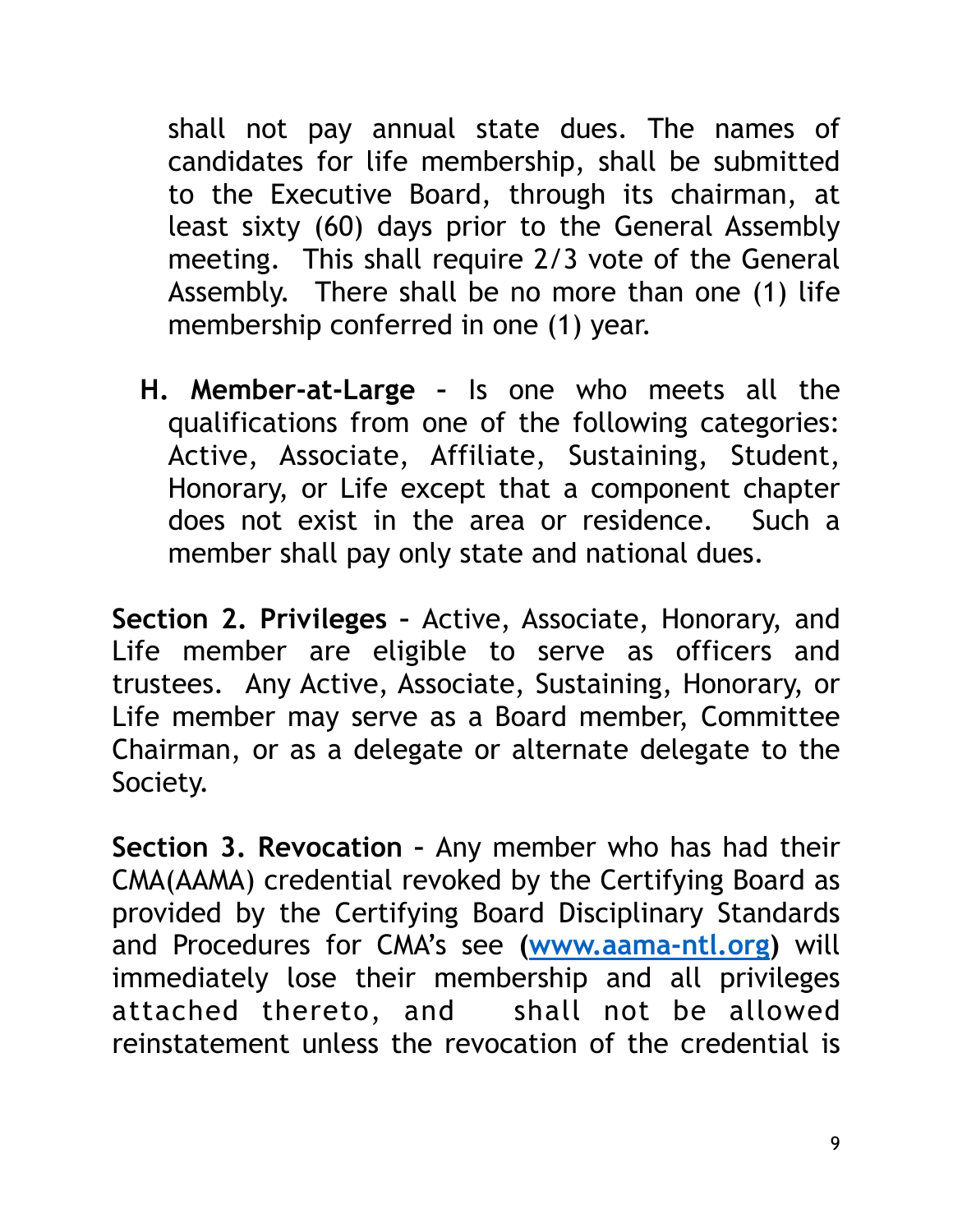rescinded by the Certifying Board. No refund of any dues paid will be made.

## **ARTICLE VI: DUES/FINANCES**

**Section 1.** Annual dues for all classes of members shall be established by the General Assembly upon recommendation by the Board of Trustees. Annual dues of the Pennsylvania Society of Medical Assistants shall be set by the General Assembly upon the recommendation of the Executive Board. Dues shall become due and payable November 1 and shall be delinquent if not postmarked or submitted electronically to the AAMA Executive Office by December 31(the controlling time is that of sending, not that if receiving).

- **A.** Full dues will be assessed for active, associate, member-at- large, and affiliate members.
- B. One-half dues will be assessed for sustaining and student members.
- **C.** Life and honorary members are not required to pay dues.
- **D.** New Members joining on or after September 1st shall be credited for the following year.

**Section 2.** Dues cannot be changed except by two-thirds (2/3) vote of the membership of General Assembly.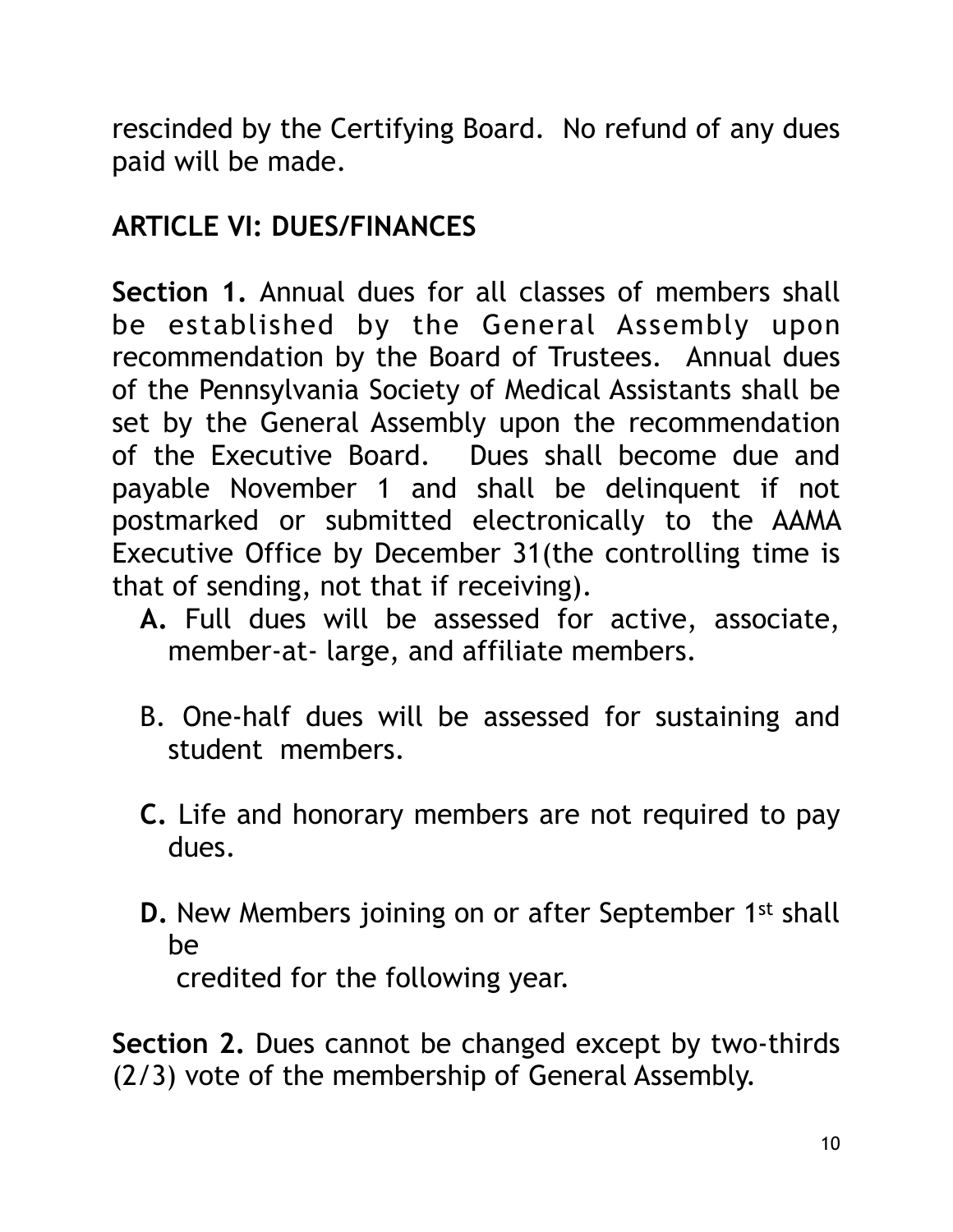**Section 3.** Membership belongs to the individual and is non-transferable to another person and is nonrefundable.

**Section 4.** PSMA and component chapters shall offer reciprocity to members transferring from another component chapter or constituent society.

**Section 5.** To serve as a delegate, an alternate, or an officer, a member's dues shall be postmarked or submitted electronically to the AAMA Executive Office by December 31 (the controlling time is that of sending, not that of receiving). Officers must maintain current membership during their terms of office.

**Section 6.** All dues, national, state and chapter will be billed by and collected by the American Association of Medical Assistants, Inc. with proper disbursement from the AAMA, Inc. to the PSMA and the component chapters.

#### **ARTICLE VIII: OFFICERS AND THEIR QUALIFICATIONS**

**SECTION 1**. The officers of the **PSMA** shall be President, Vice- President, President -Elect, Recording Secretary, Treasurer, Speaker of the General Assembly, Vice Speaker of the General Assembly, and Immediate Past President.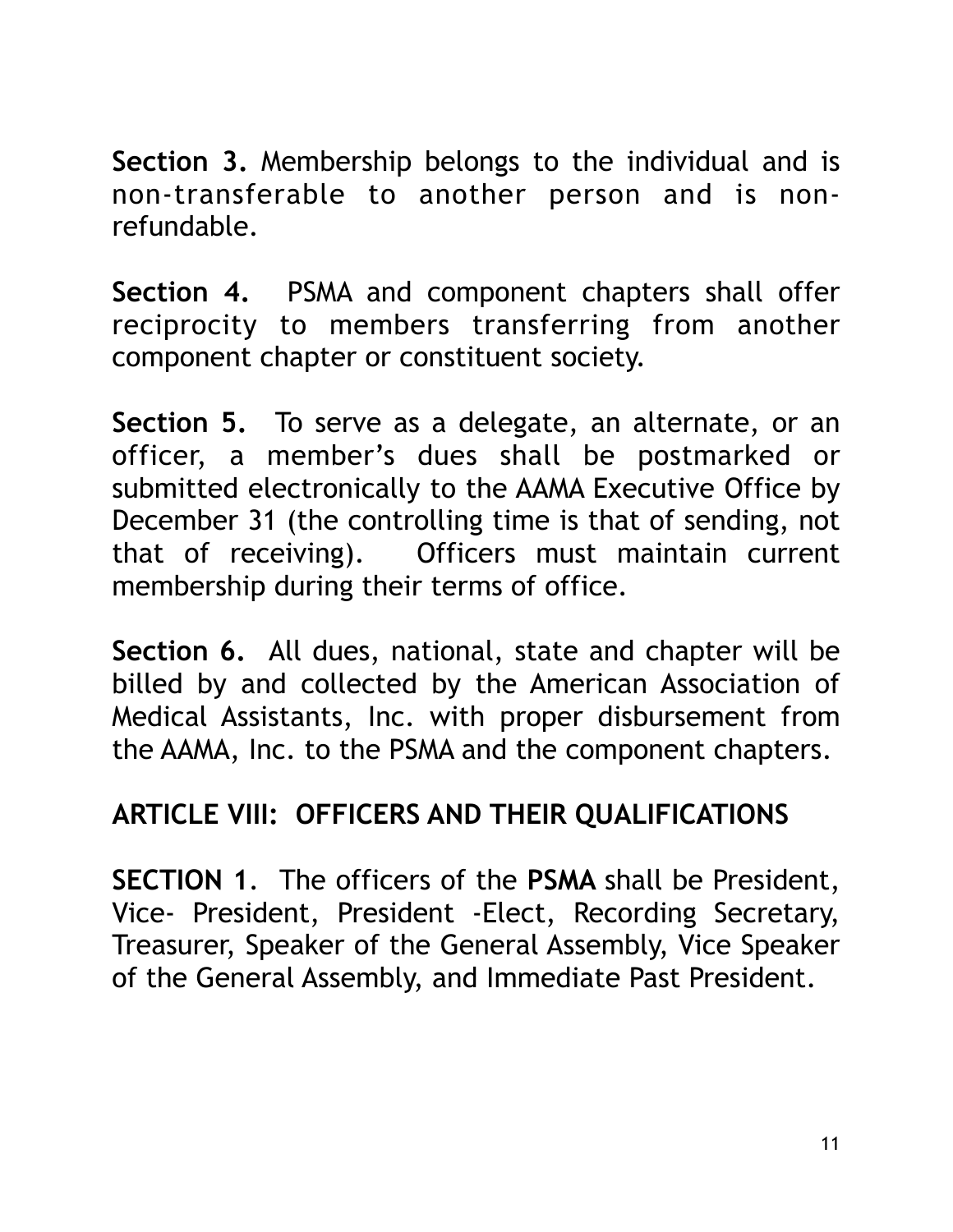**Section 2.** There shall be a representative from each councilor district in the PSMA where there is an organized chapter or chapters.

**Section 3.** A Candidate for an elective office or as a Councilor District Representative (CDR) shall:

- A.Be an active, associate, honorary, or life member in good standing.
- B.Have served as an elected county officer.
- C. Give consent to serve.
- D. Have the endorsement of his/her county chapter.
- E.Have attended at least one (1) annual PSMA meeting as a delegate.
- F. If a member-at-large, must have attended at least two (2) annual PSMA meetings, show an interest in attaining an office by written communication to the Executive Board.

#### **ARTICLE VIII: NOMINATIONS**

**A.**The Nominating Committee shall be responsible for soliciting, screening, and presenting a slate of nominees.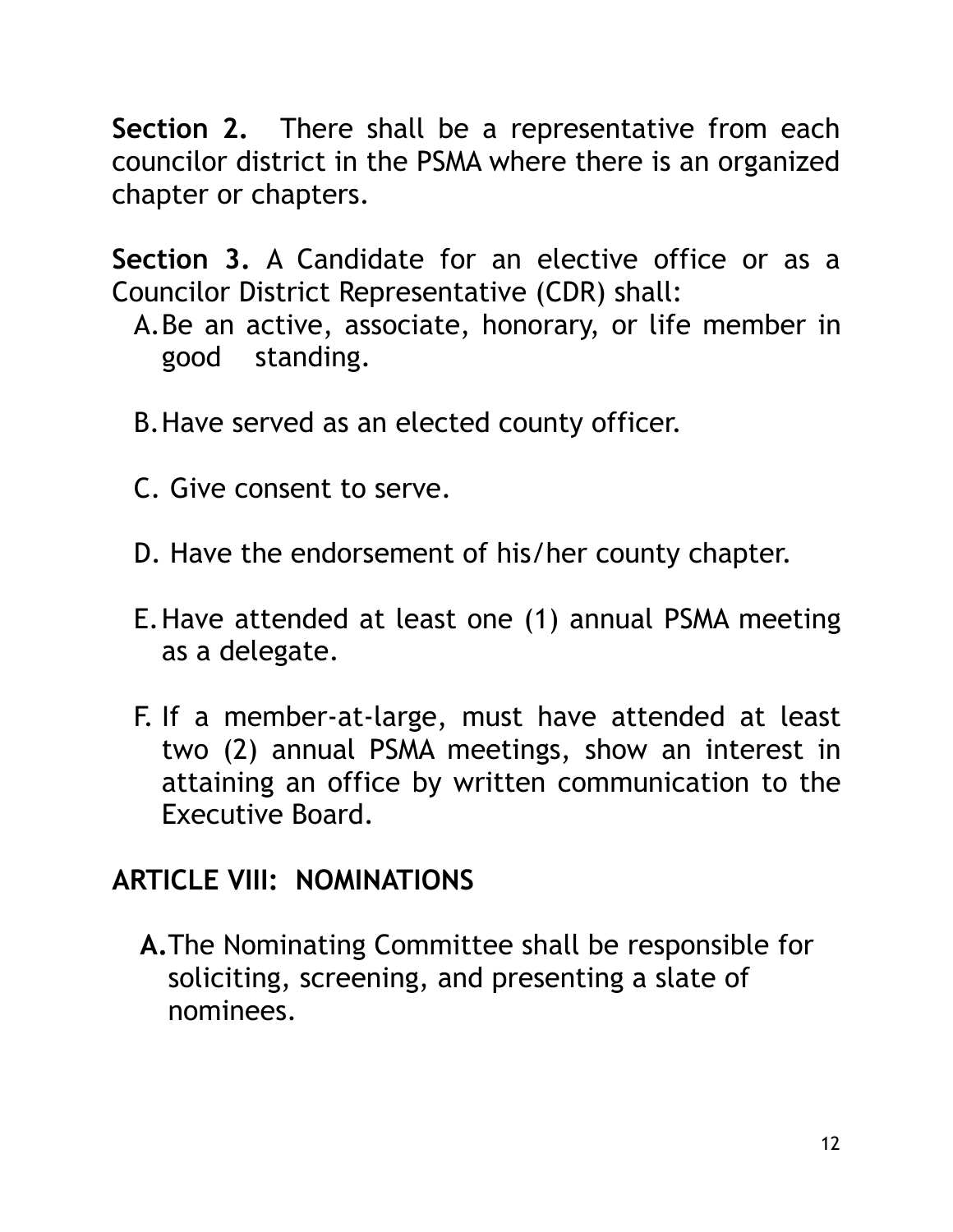- **B.** Names of members for elective office together with their qualifications and names for delegates and alternates to the AAMA shall be submitted by the component chapters to the Chairman of the Nominating Committee, not later than forty-five (45) days prior to the annual meeting for consideration by the committee.
- **C.**Additional nominations may be made at the General Assembly, provided that the Nominating chairman has the endorsement of the nominee's component chapter, and the consent to serve of the nominee.
- **D.**Credential must be verified by State Treasurer.

## **SECTION 2. ELECTIONS**

- A.Elections shall be by ballot from those names presented by the Nominating Committee or nominated at the first session of the General Assembly.
- B.Elections of officers, delegate and alternated to the AAAMA shall be held at the polling place and during a period of time specified by the Speaker of the General Assembly.
- **C.** The candidate receiving a majority of the votes cast shall be declared elected at the last business session of the General Assembly.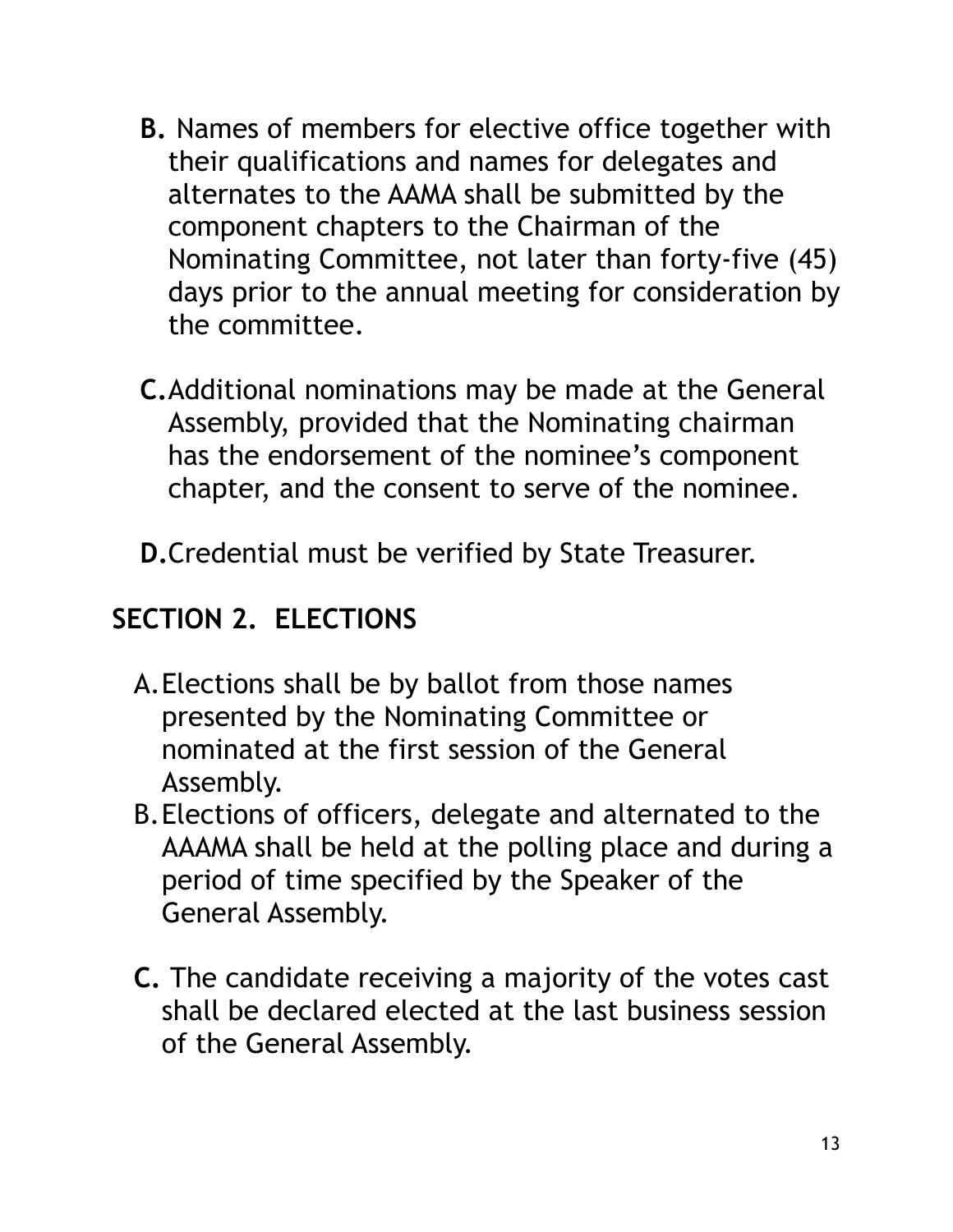- **D.** In the event of only one (1) nomination for an office, the chair may declare the nominee elected by Acclamation.
- **E.** Councilor District Representatives (CDR'S) shall be nominated at the last business session of the General Assembly by the component chapter in said Councilor District and elected by the General Assembly.

### **ARTICLE IX: TERM OF OFFICE**

#### **Section 1. Term of Office**

- **A.**The term of office for the President, Vice President and President-Elect shall be for one (1) year. They shall not serve consecutive terms in the same office unless approved by the General Assembly at the Annual Meeting. The term for Recording Secretary and Treasurer shall be for one (1) year. These offices may be re-elected annually.
- **B.**The term of office for the Speaker and Vice Speaker of the General Assembly shall be for three (3) years. They shall not serve more than three (3) consecutive terms unless approved by the General Assembly at the annual meeting after elections.
- **C.**The term of office for the elected CDR shall be three (3) years. The CDR may be re-elected but shall not serve more than three (3) consecutive terms unless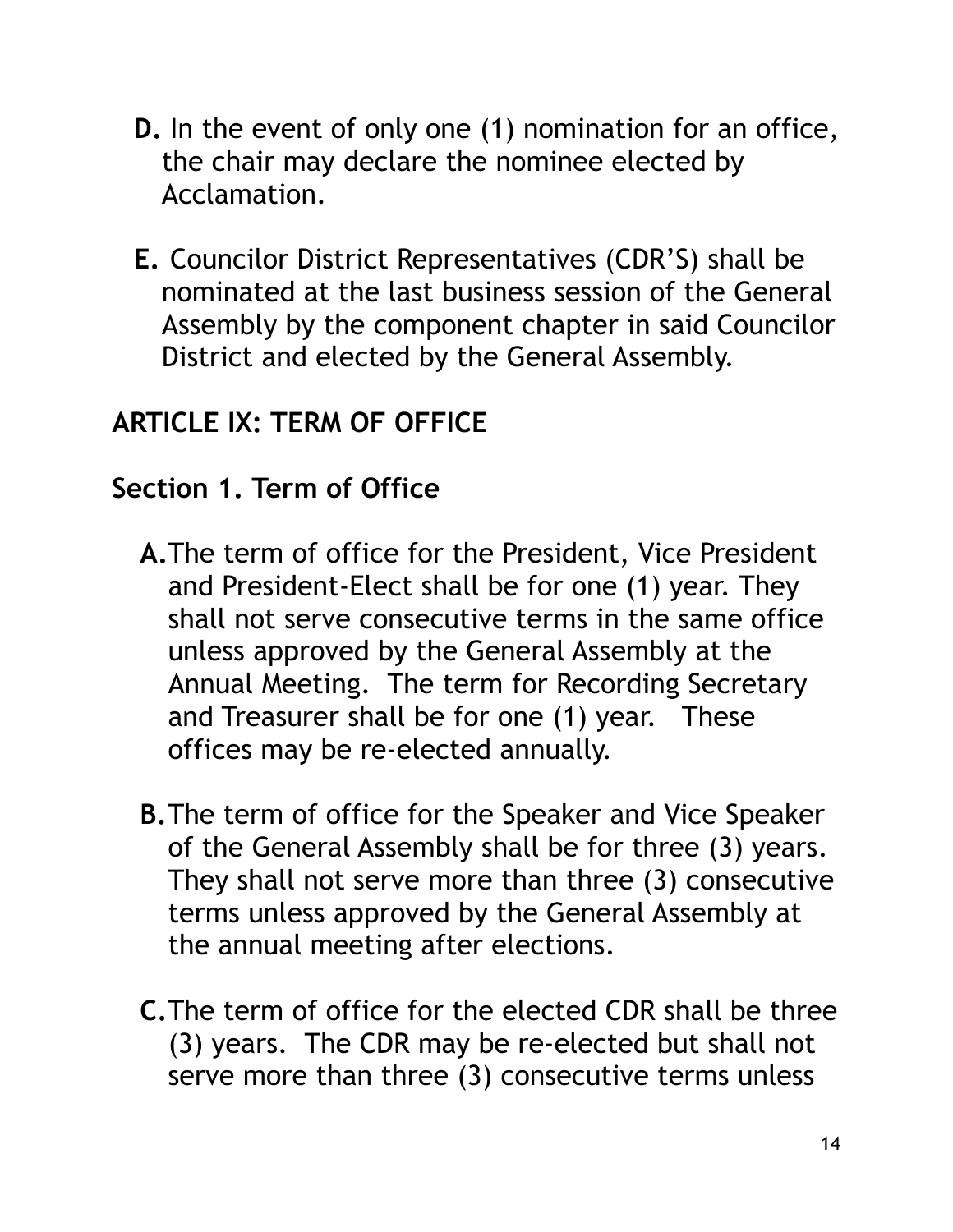approved by the General Assembly at the annual meeting after elections.

#### **Section 2. Vacancies in Office**

- **A.**In the event of a vacancy in the office of President, the Vice President shall succeed to the office of President.
- **B.**In the event of a vacancy in the office of President-Elect, the position must be appointed by the current President. This position must be filled by a Past President or previous State Board Officer with his or her consent. This must be approved by the Executive Board.
- **C.**In the event of a vacancy in any other office not provided elsewhere in these bylaws, the Executive Board shall appoint a member to serve the unexpired term. This member shall meet the qualifications in **ARTICLE VIII**.

#### **Section 3. Removal from Office**

An officer or committee chair who fails to perform the required duties or gives just cause for removal from office shall by two thirds (2/3) by the Executive Board, be relieved of his/her duties.

## **ARTICLE X: DUTIES OF OFFICERS**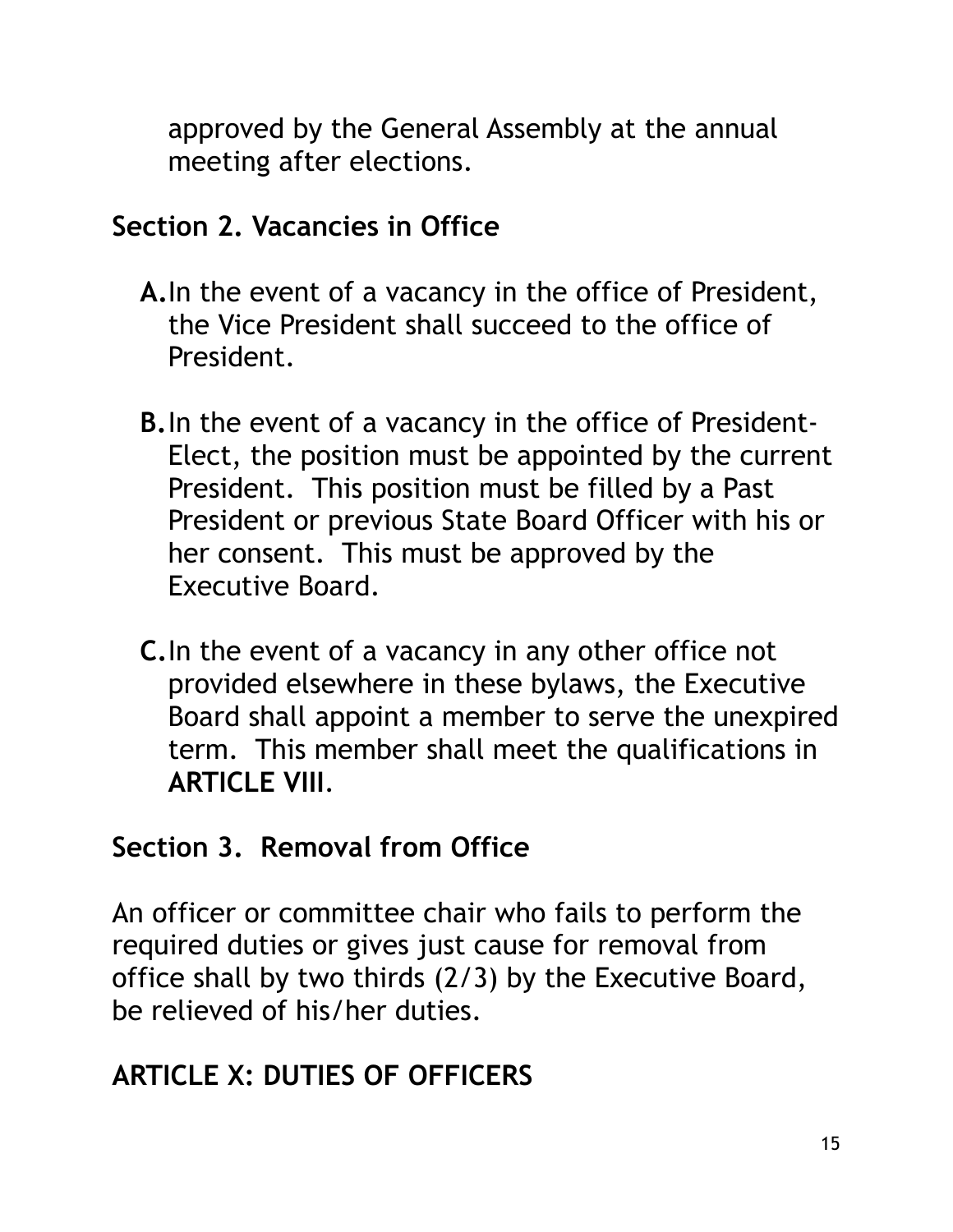In addition to the duties set forth in these Bylaws, officers shall perform such duties as are implied by their respective officed, are consistent with parliamentarian procedures or are required by law, attend meetings, and submit a written in-depth summary of their respective activities to the Executive Board. All officers shall submit a report of their activities to the General Assembly at the annual meeting by the date set by the Speaker of the General Assembly at the annual meeting.

### **Section 1. The President shall:**

- **A.** Preside over all the meetings of the Pennsylvania Society of Medical Assistants.
- **B.** Be Chairman of the Executive Board.
- C. Be ex-officio member of all committees except the nominating committee.
- D. Fill the vacancies in the Continuing Education Board and of committee chairman occurring during his/her term of office with the approval of the Executive Board.
- E.Appoint for his/her term of office, a Corresponding Secretary, Historian and Parliamentarian.
- F. Appoint members of the Auditing Committee.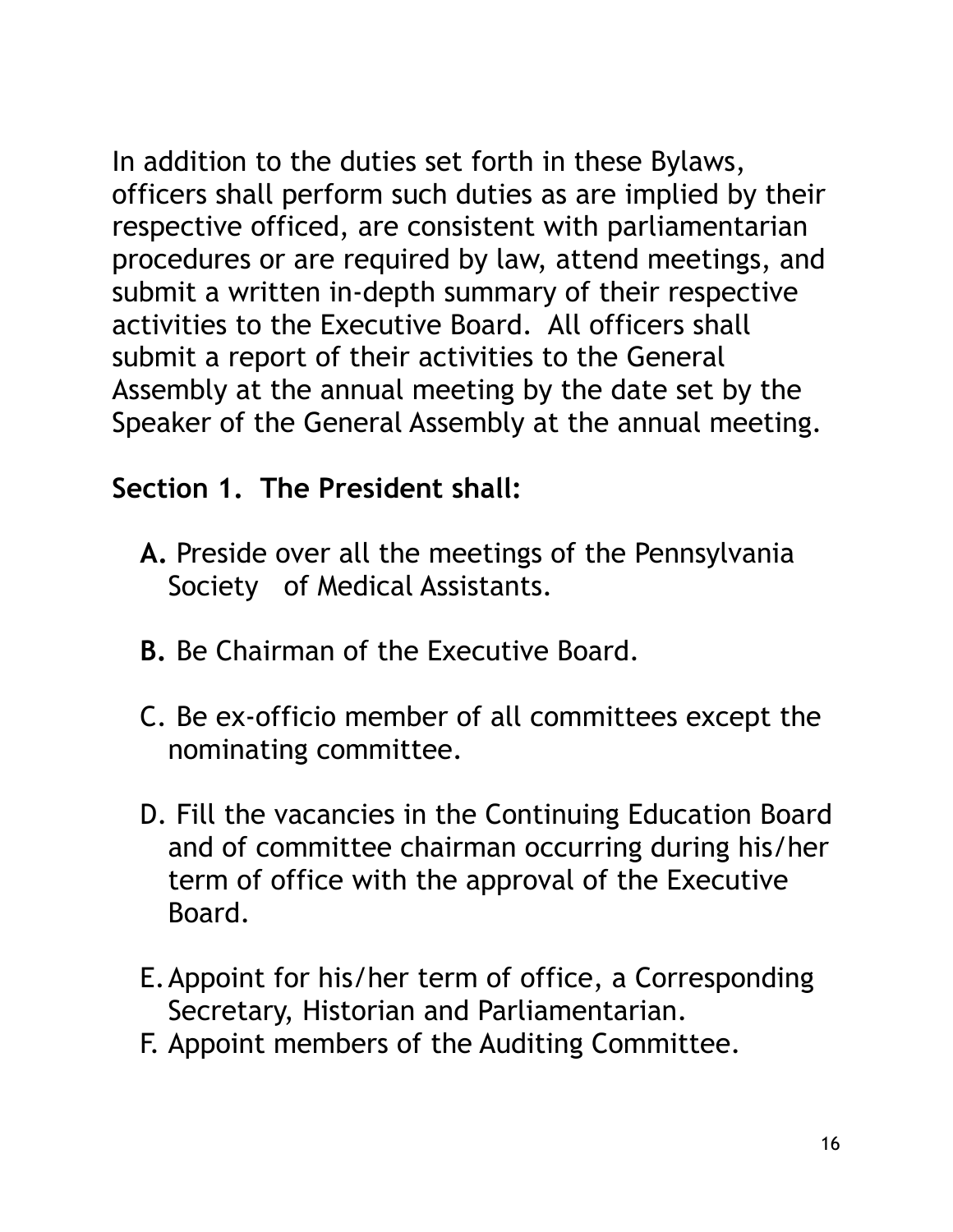- **G.** Present Charter to newly organized component county chapter.
- **H.** In the event a component county chapter disbands, its charter shall be requested by the President and returned.
- **I.** Serve as 1st delegate to the AAMA House of Delegates. A written report shall be submitted to the next General Assembly.

#### **Section 2. The Vice President shall:**

- A.Assist the President in her duties throughout the year.
- B.Assume the duties of the President in the Presidents absence.
- C.Be a member of the Bylaws committee.

#### **Section 3. The President – Elect shall:**

- **A.** Assist the President and Vice President in their duties throughout the year.
- B. Assume the duties of the President in the of both the President and Vice President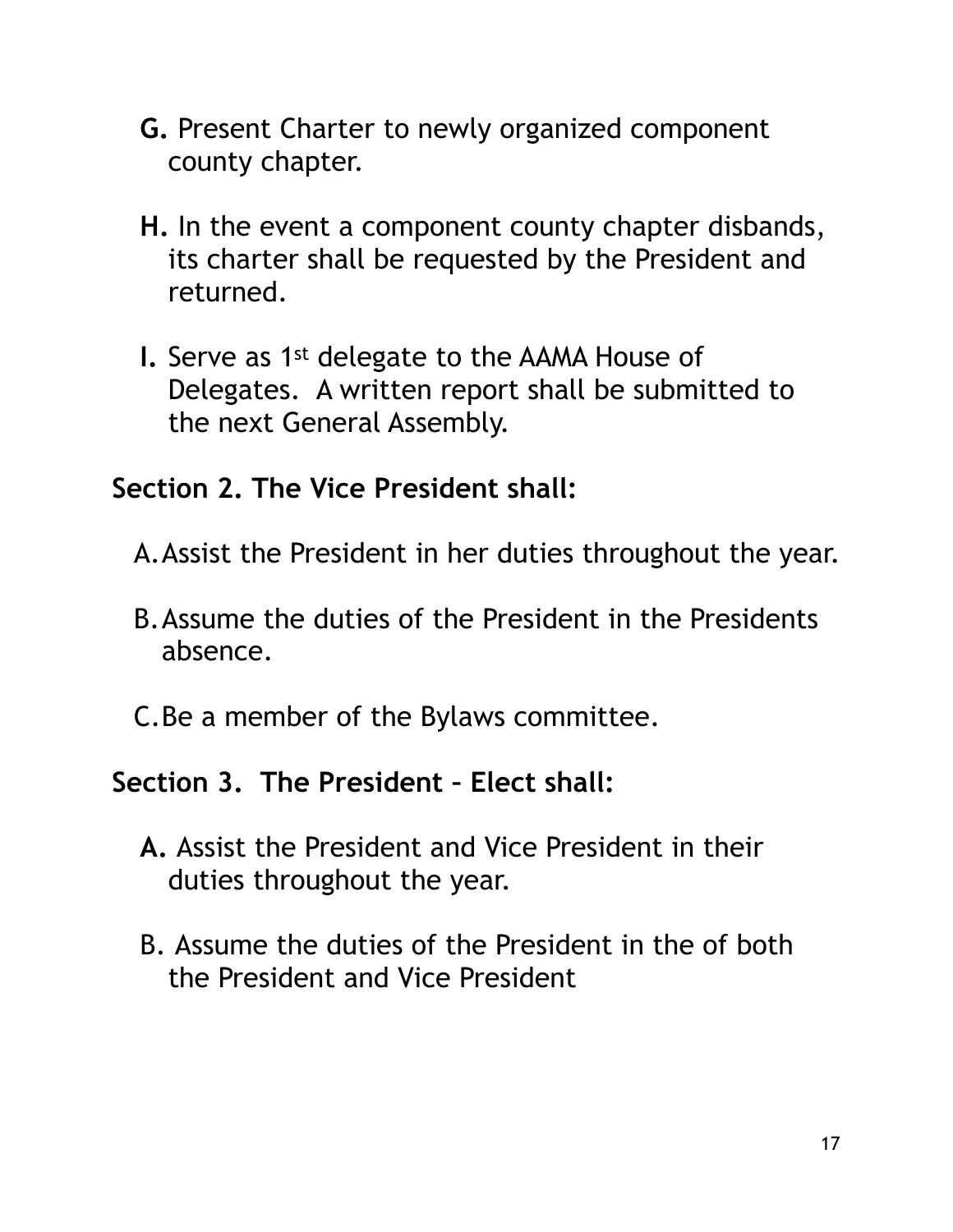- C. Appoint the standing committees by the time of the annual meeting, having secured the individual's consent.
- D. Be a member of the Budget and Finance, and the Bylaws Committee, and an ex-officio member of the Continuing Education Board.
- E. Automatically succeed to the office of President at the end of the term as President-Elect.

#### **Section 4. The Recording Secretary shall:**

- A. Keep the minutes of the Executive Board.
- B. Send a copy of the proceedings to the Webmaster of the PSMA Website.
- C. Send a copy of the Proceeding to each officer within thirty (30) days after each meeting.
- D. Assist the Vice Speaker of the General Assembly in recording the actions of the General Assembly.

#### **Section 5. The Treasurer shall:**

A. Be custodian of all monies and securities of this Society.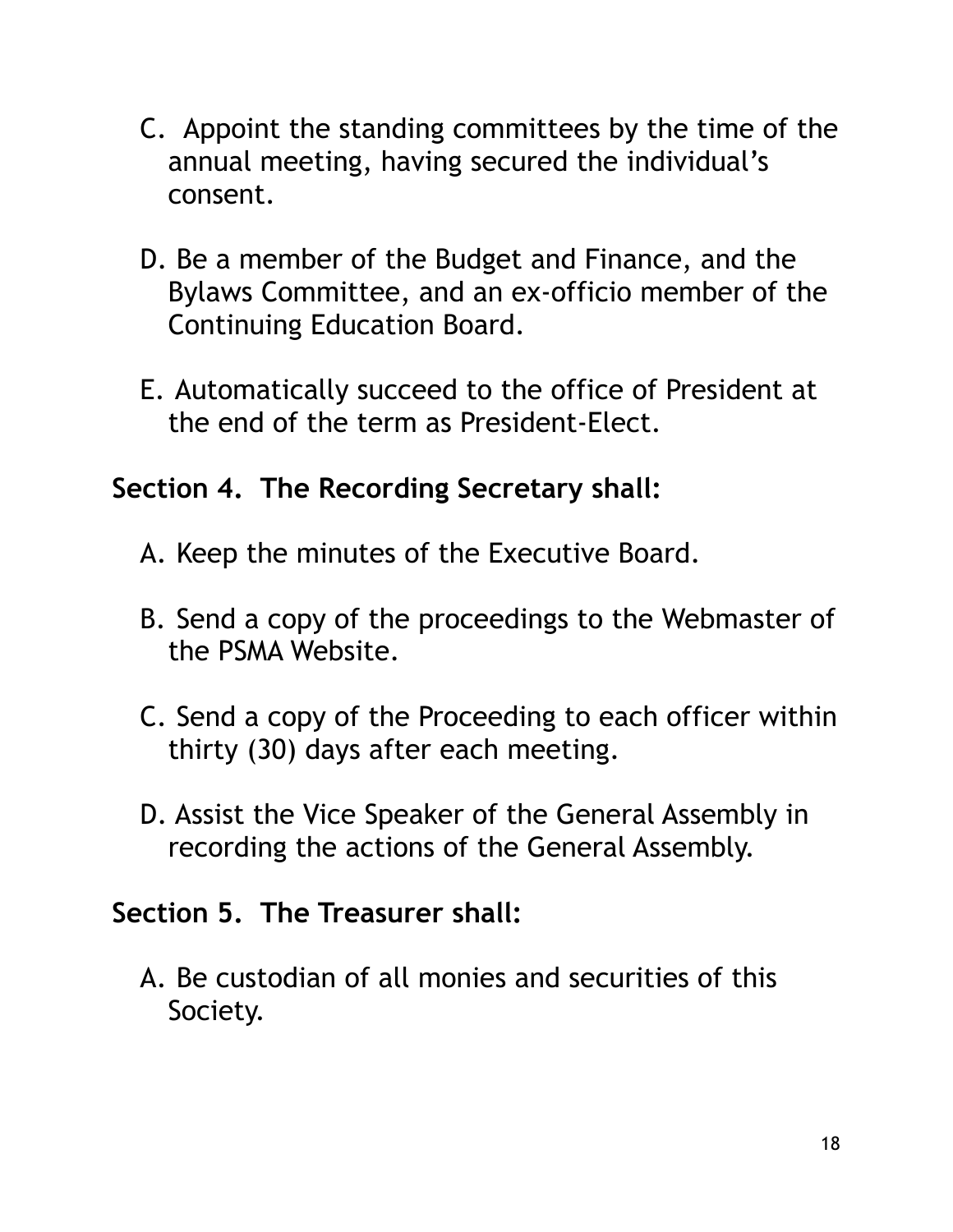- B. Pay all authorized obligations of this Society with the written approval of the president as long as these obligations do not exceed the budget. Expenses exceeding the budget must have approval of the Executive Board before payment can be made. All bills must be submitted by thirty (30) days prior to the pre-conference board meeting.
- C. Keep a detailed account of receipts, disbursements, and present a written report to the General Assembly.
- D.Be Bonded in the amount fixed by the Executive Board, the premium of such bond to be paid by the Society.
- E.Furnish up-to-date lists to all the officers and committee chairs.
- F. Be Chairman of the Budget and Finance Committee and an ex-officio member of the Ways and Means Committee.

#### **Section 6. The Speaker of the General Assembly shall:**

- **A.** Preside at all meetings of the General Assembly.
- B. Appoint a credential committee to verify the legal voting status of the members attending the General Assembly. The Committee shall determine the total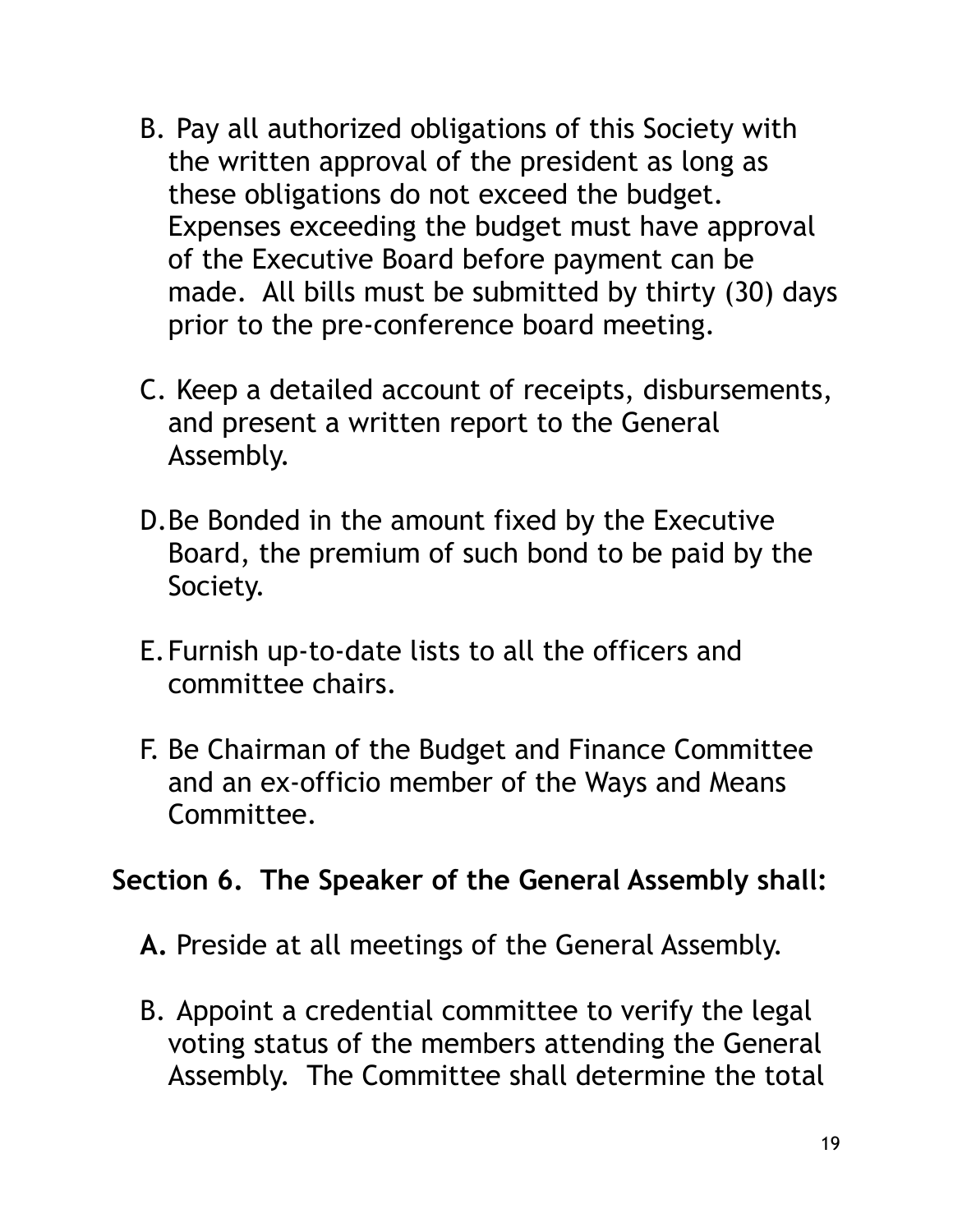legal votes, the number of a majority vote, and the number for a two-thirds (2/3) vote.

- C. Appoint Reference Committees for the General Assembly Annual Meeting.
- D. Appoint tellers to count ballots.
- E.Prepare the General Assembly Handbook for the Annual Meeting.

### **Section 7. The Vice Speaker of the General Assembly shall:**

- A.Preside at meetings of the General Assembly in absence or at the request of the Speaker.
- B.Assist the Speaker in the appointment of the reference committees for the General Assembly Annual Meeting.
- C. Assist the Speaker in preparation of the General Assembly Handbook.
- D. Succeed to the office of Speaker in case of a vacancy therein.
- E. Transcribe an original copy of the proceeding of the General Assembly. The copies will be distributed as follows: Original to the Recording Secretary for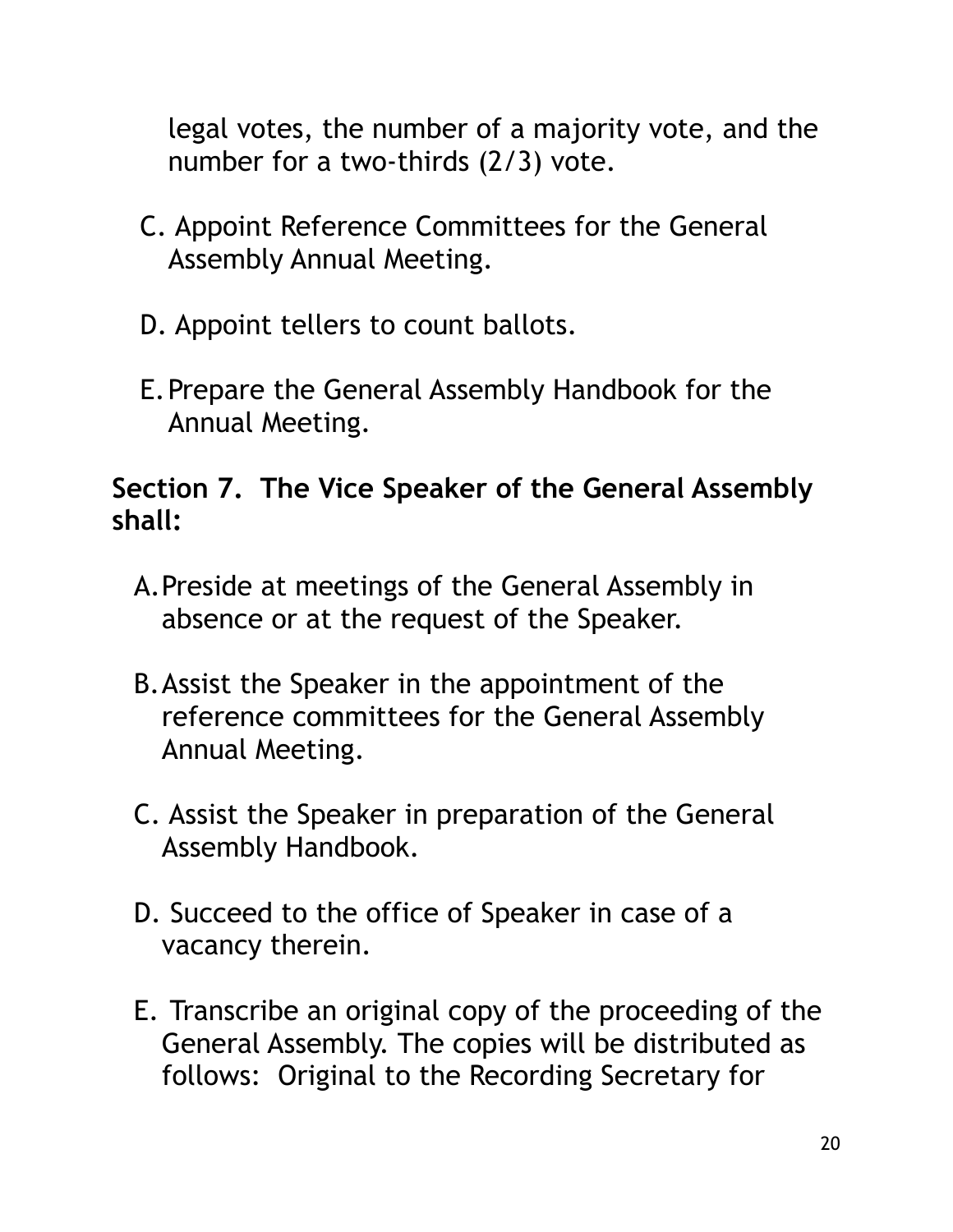permanent files, copies to the Speaker and Vice Speaker of the General Assembly, newly appointed Chairman of the Bylaws Committee and a copy to the Immediate Past President.

## **Section 8. The Immediate Past President shall:**

- A.Serve as a member of the Executive Board for one (1) year at the end of his/her term as President.
- **B.**Serve as a member of the Judicial Council as provided in **ARTICLE XIII.**
- C.Serve as Chairman of the Nominati.ng Committee.

#### **Section 9. The Councilor District Representatives shall:**

- **A.** Submit a written report of their respective activities to the General Assembly and attend one-half (1/2) of the meetings of the Board of Trustees.
- **B.** Inform their component counties of all decisions made by the Executive Board.
- **C.** Communicate, counsel, offer assistance, and comply with all requests from said component chapters.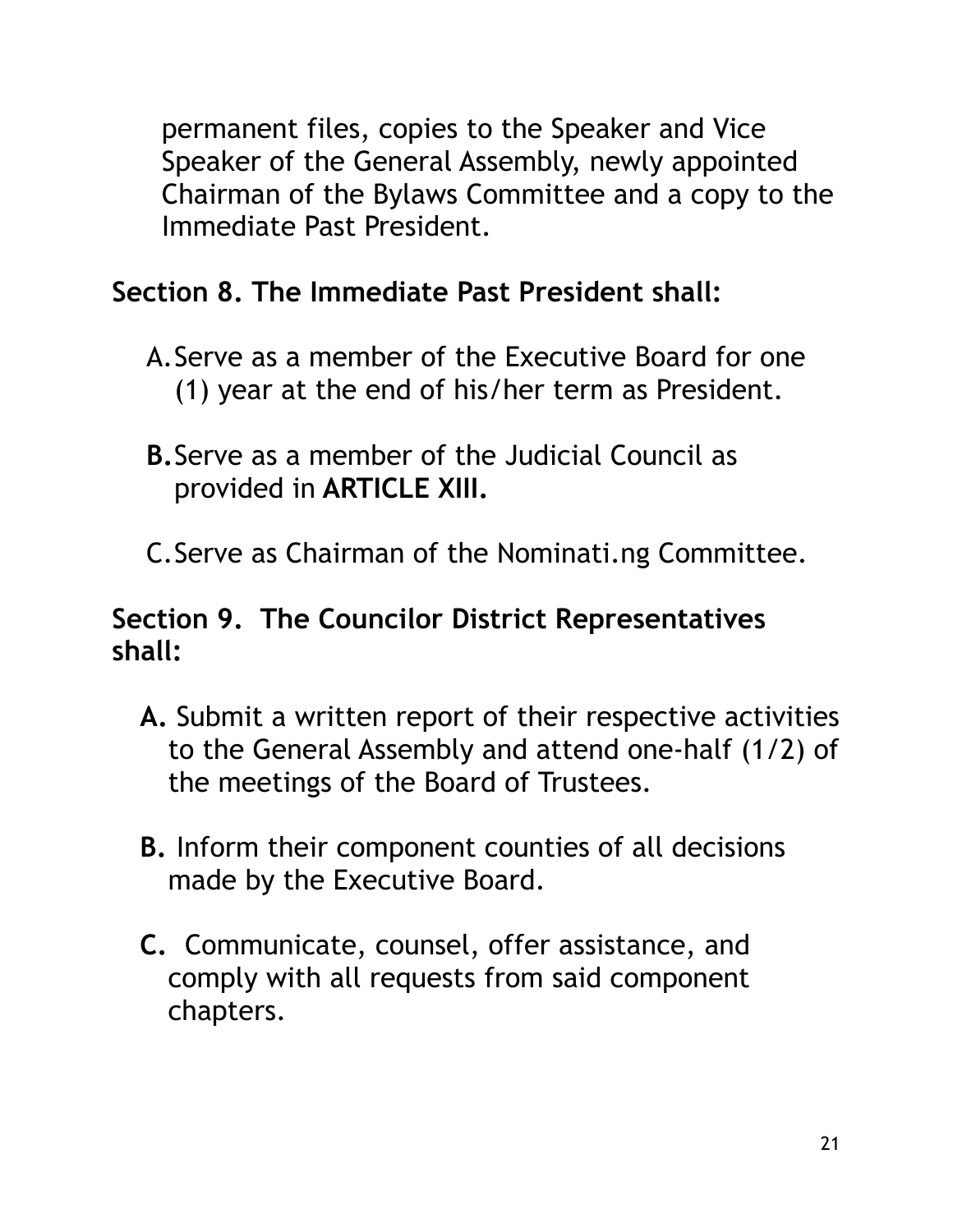D.Work with the Membership Chairperson of this Society in forming component chapters in their Councilor Districts.

#### **Section 10. Appointed Officers**

#### **A.The Corresponding Secretary shall:**

- **1.**Assist the President with the Correspondence of this Society.
- **2.**Notify members of the General Assembly meetings.

#### **B.The Historian shall:**

1.Preserve all mementos of this Society

#### **C.The Parliamentarian shall:**

- 1. Be a past president and be knowledgeable of standard parliamentarian procedure of the AAMA and PSMA Bylaws, and have available Robert's Rules of order - Newly Revised.
- 2. Be present at all meetings of this society in an advisory capacity to the president.
- 3. Serve as an ex-officio member of the Judicial Council, Executive Board, and Bylaws Committee.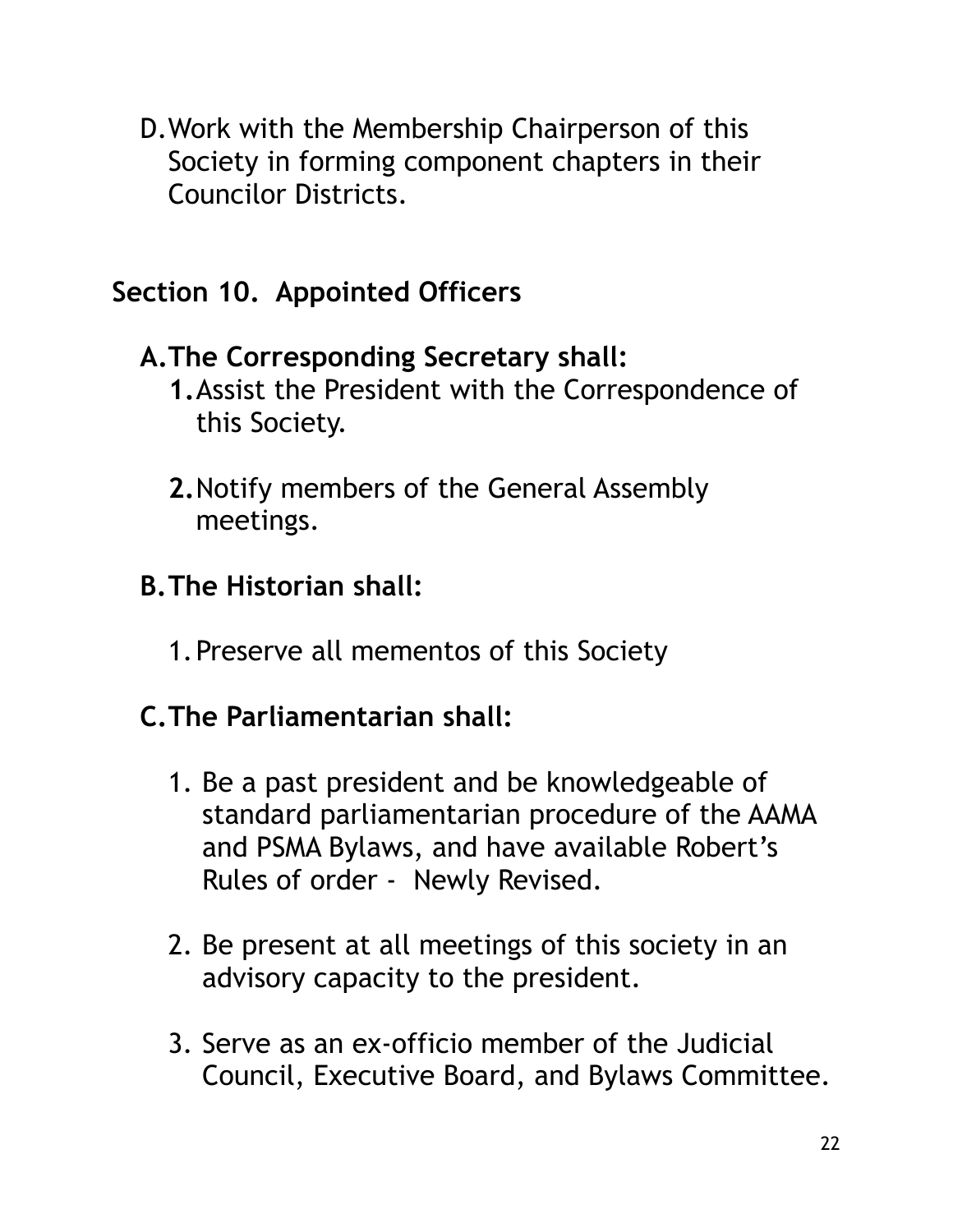## **ARTICLE XI: BOARD OF TRUSTEES**

**Section 1.** The Board of Trustees shall consist of the President, Vice President, President-Elect, Recording Secretary, Treasurer, Immediate Past President, Speaker of the General Assembly, Vice Speaker of the General Assembly, and Councilor District Representatives. The Parliamentarian shall be an ex-officio member without vote.

#### **Section 2. The Board of Trustees shall:**

- A.Perform all acts and transact all business for and on behalf of the Society between annual meetings.
- B.Manage the property and conduct the financial affairs, work and activities of the Society.
- C.Seek the advice of the Advisory Board.
- D.Submit a report of its activities to the General Assembly at the Annual Meeting.
- E.Upon recommendation of the Judicial Council, remove from office any officer, Councilor District Representative, Continuing Education Board member and/or committee chairman who fails to perform the duty of his/her office as required.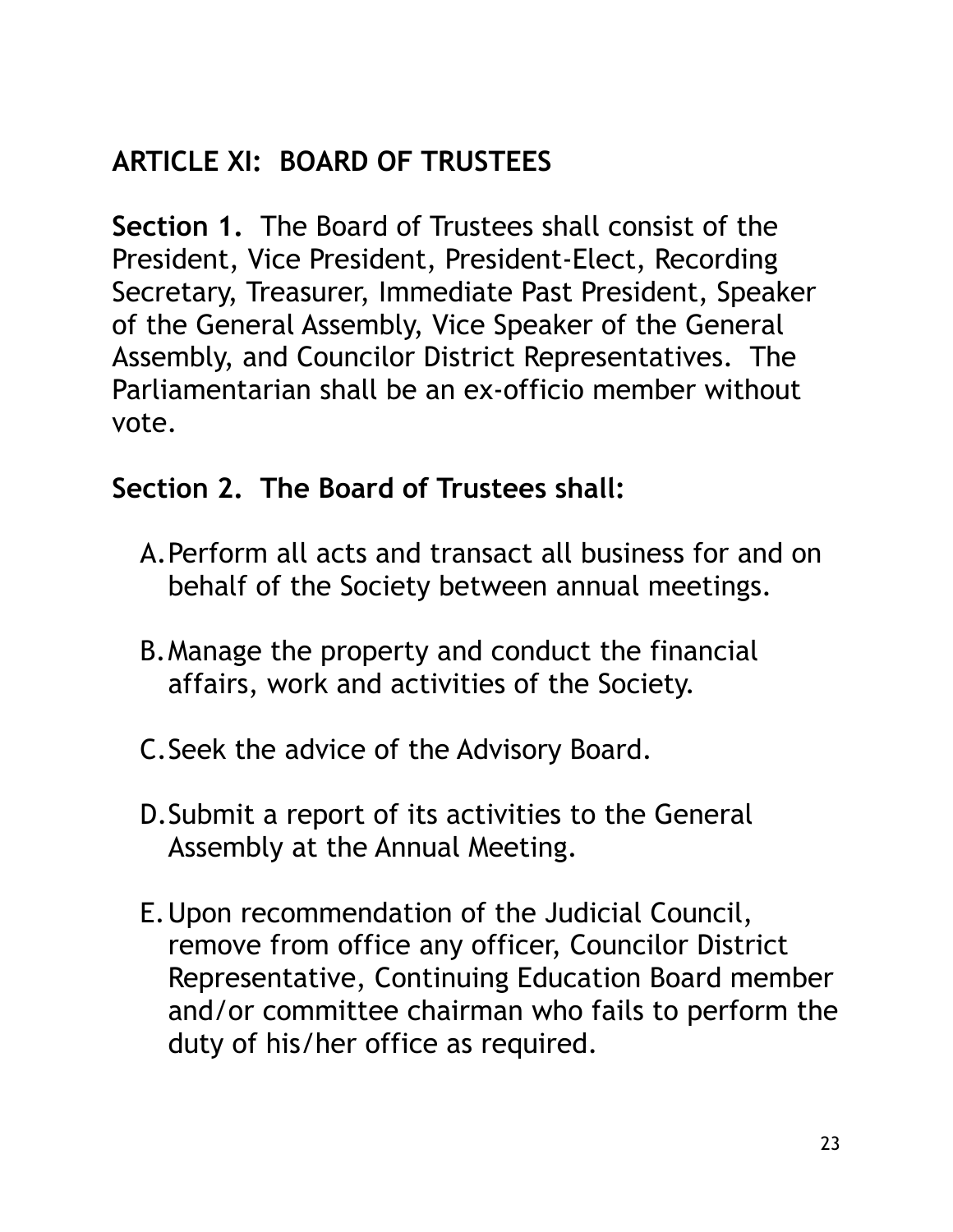- F. Fill the unexpired term of any member of the Board of Trustees except the President-Elect, and except as provided elsewhere in the Bylaws, until the next annual meeting. A vacancy in the office of President-Elect shall be appointed by the current President. This position must be filled by a past President or previous State Board Officer, with his/ her consent. This must be approved by the Board of Trustees.
- G. At the Pre-Conference meeting, approve the standing committee chairman and the Continuing Education Board appointments of the President-Elect.
- H.At its Post-Conference meeting, from the Board of Trustees, elect members of the Executive Committee, two (2) members of the Nominating Committee and one (1) member of the Budget and Finance Committee, approve the Conference Chairman appointment by the Vice President, establish publication dates for the official publication.
- I. Meet two (2) times a year in an area of the President's choice, dates to be established at the Post-Conference Board Meeting. Board meetings shall be budgeted for mileage and per diem reimbursements of Board of Trustee members, appointed officers, Chairman of the Standing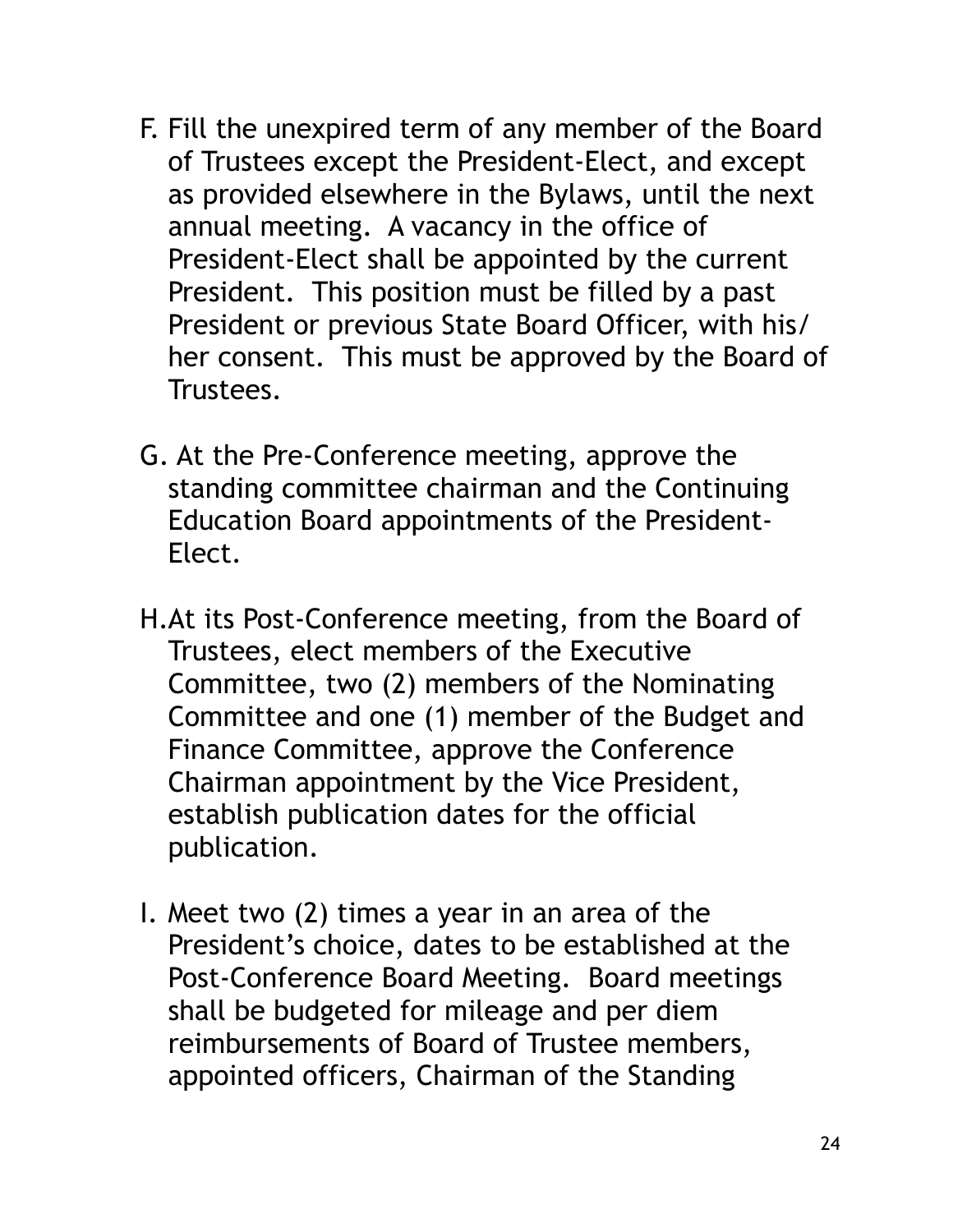Committee, Special, and Nomination Committees, Continuing Education Board, and the Judicial Council.

- J. Be authorized to vote by teleconference, email, or mail ballot between meetings with majority vote ruling. Mail must be sent First Class and instructions shall allow ample time, not less than fourteen (14) days for reply.
- K.The Recording Secretary shall record the proceedings of the General Assembly. The original shall be retained electronically for the PSMA records. The Secretary shall electronically send copies to the Speaker, Vice Speaker, Immediate Past President, President, Vice President, and President-Elect.
- **Section 3.** A quorum shall consist of a majority of the members of the Board of Trustees.

## **ARTICLE XIII: EXECUTIVE BOARD**

**Section 1.** The Executive Board shall consist of the President, Vice President, President-Elect, Recording Secretary, Treasurer, Immediate Past President, Speaker of the General Assembly, and Vice Speaker of the General Assembly and Councilor District Representatives. The Parliamentarian shall be an ex-officio member without vote.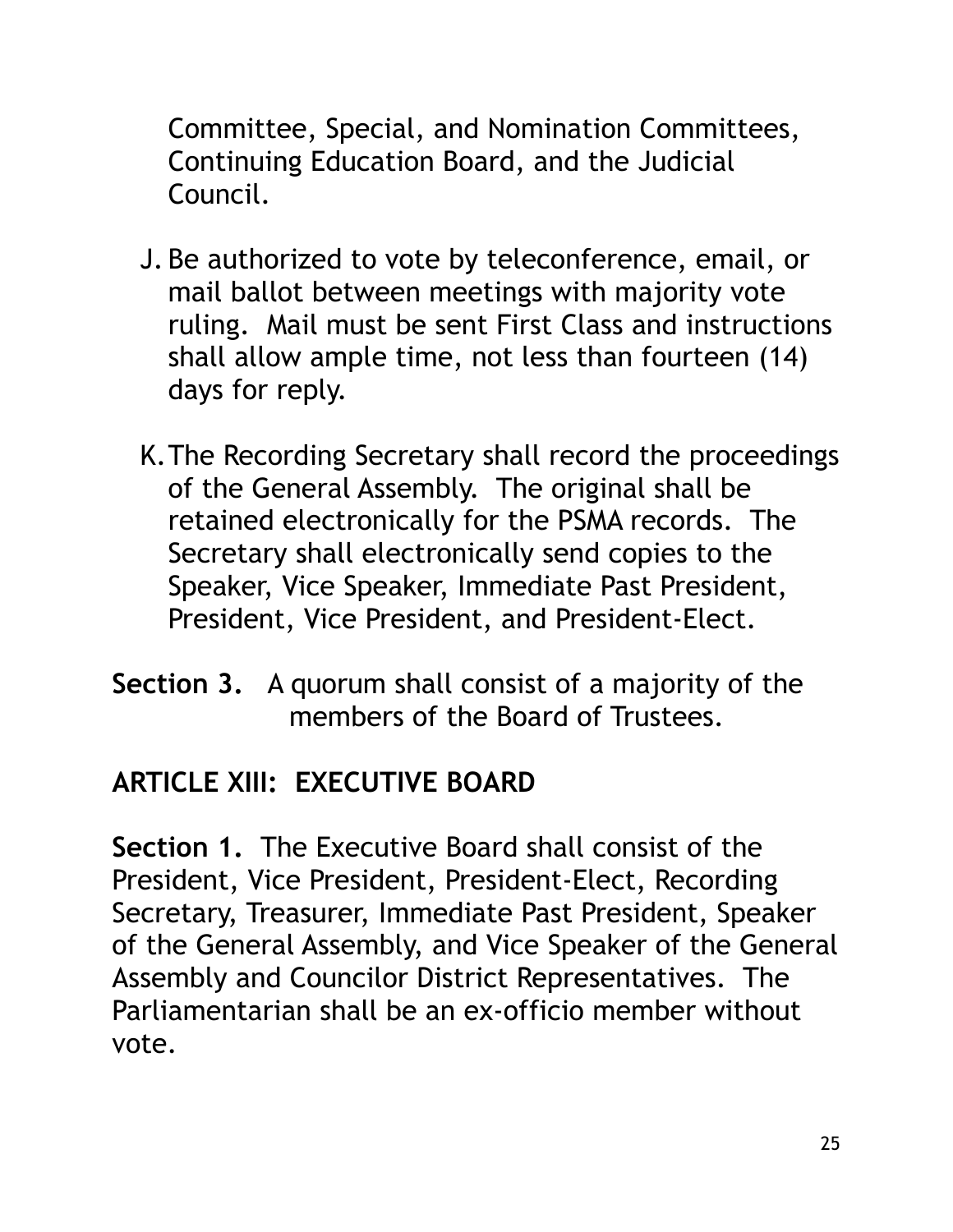#### **Section 2. The Executive Board shall:**

- A.Perform all acts and business transactions for and on behalf of the Society between annual meeting.
- B. Manage the property and conduct the financial affairs, work, and activities of the Society.
- C.Submit a report of its activities to the General Assembly at the annual meeting.
- **D.**Upon recommendation of the Judicial Council, have the privilege and authority to remove from office any officer or committee member who fails to perform the duties of his/her office as required. A two-thirds (2/3) vote of the Executive Board shall be necessary to affect any disciplinary action.
- E.Fill the unexpired term of any member of the Executive Board except the President-Elect, and except as provided elsewhere in the Bylaws, until the next annual meeting. A vacancy in the office of President-Elect shall be appointed by the current President. This position must be filled by a Past President or previous State Board Officer with his/ her consent. This must be approved by the Executive Board.
- F. At its Pre-Conference meeting, approve the standing committees' chairman appointments of the President-Elect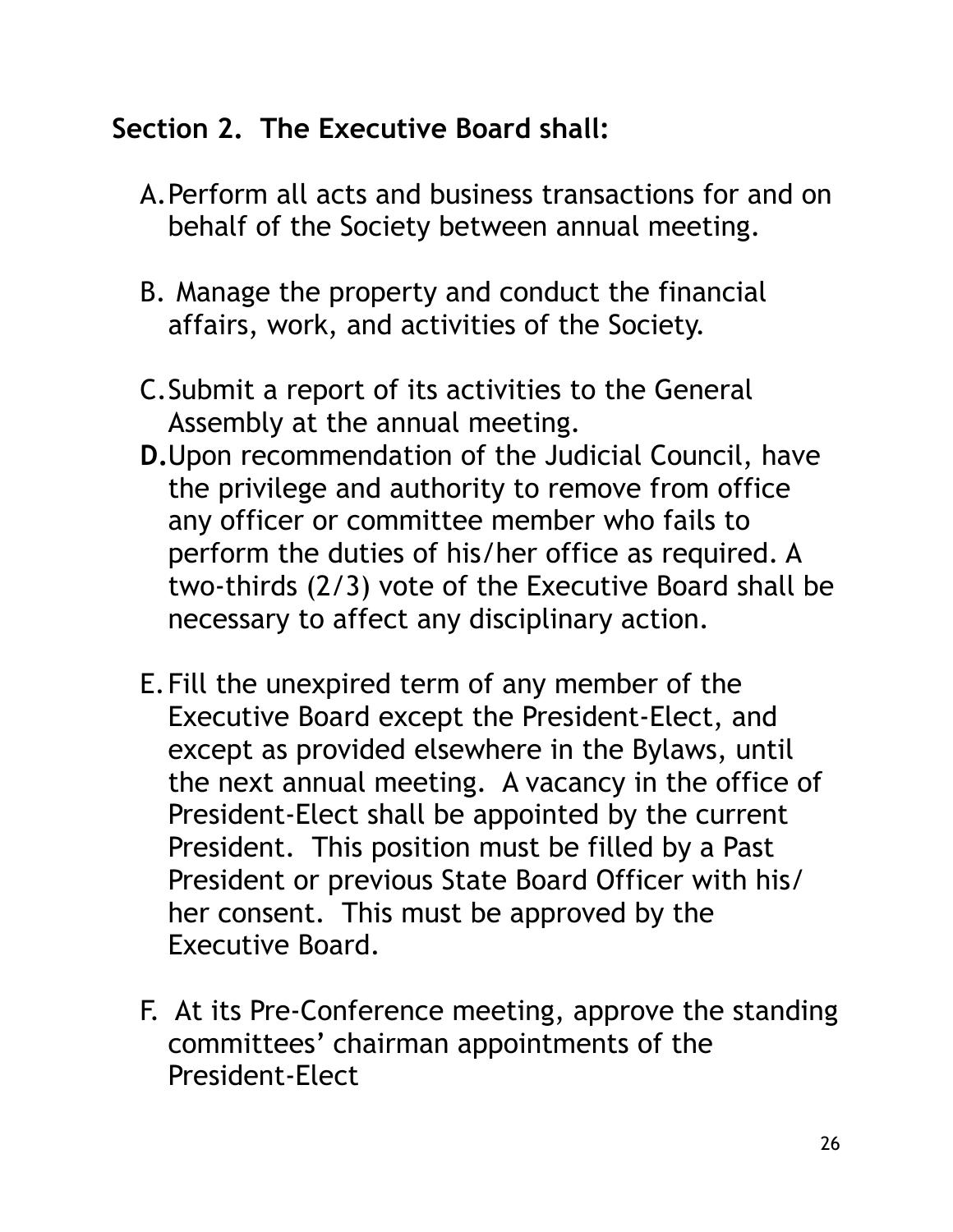- G.At the Post Conference meeting, from the Executive Board, elect two (2) members of the Nominating Committee and one (1) member of the Budget and Finance Committee, approve the Conference Chairman appointment by the Vice President.
- H.Meet two (2) times a year in an area of the President's choice, dates to be established at the Post Conference Board Meeting. Board meetings shall be budgeted for mileage and per diem reimbursements of Executive board members, appointed officers, Chairman of Standing Committees, Special, and Nominating Committees, Continuing Education Board, and judicial Council.
- I. Be authorized to vote by teleconference or email between meetings with majority vote ruling.

**Section 3.** A quorum shall consist of a majority of the members of the Executive Board.

#### **ARTICLE XIII: BOARDS AND COUNCILS**

#### **Section 1. Continuing Education Board**

**A.** The Continuing Education Board shall provide educational services to increase the knowledge and professionalism of members of this Society.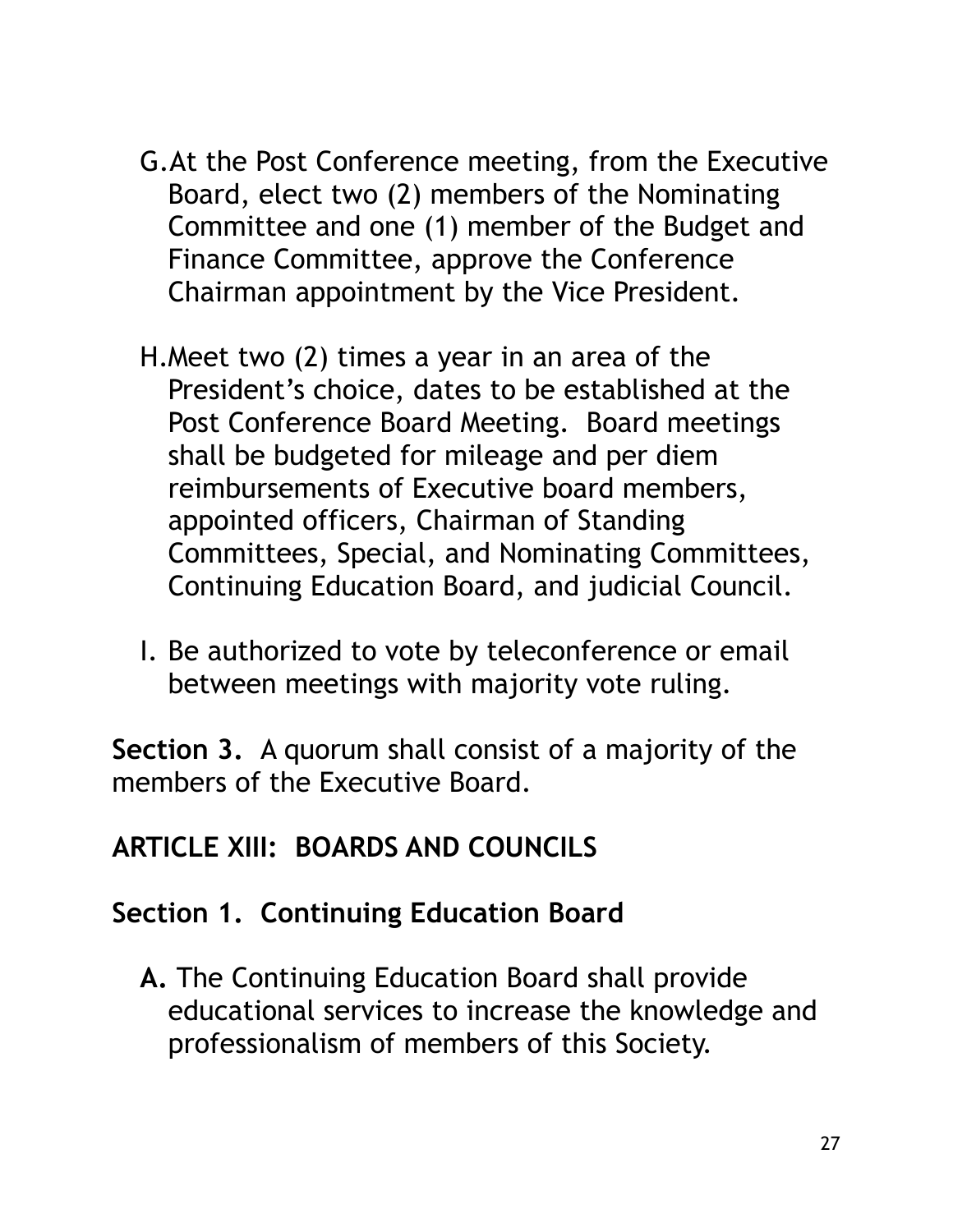B.The actions, budget, Standing Rules, Policies and Procedures of the Continuing Education Board shall be subject to approval by the Executive Board of this Society. Complete proceedings of the Continuing Education

Board shall be recorded and submitted to the Executive Board. An annual report shall be submitted to the General Assembly.

- C.The Continuing education Board shall consist of five (5) appointed members and shall elect its own chairman. The Certification Chairman shall be an ex-officio member.
- D. The President of this Society shall appoint one to two (1-2) members each year to maintain a five (5) member committee. Members will serve a three (3) year term on the Continuing Education Board.

#### **Section 2. The Judicial Council**

- A. The Judicial Council shall consist of three (3) Past Presidents in chronological order, they will elect their own chairman and the Parliamentarian shall be ex-officio. The term of office shall three (3) years with one three (3) year appointment made each year.
- B. The judicial power of this Society shall be vested in the Judicial Council whose decision shall be final.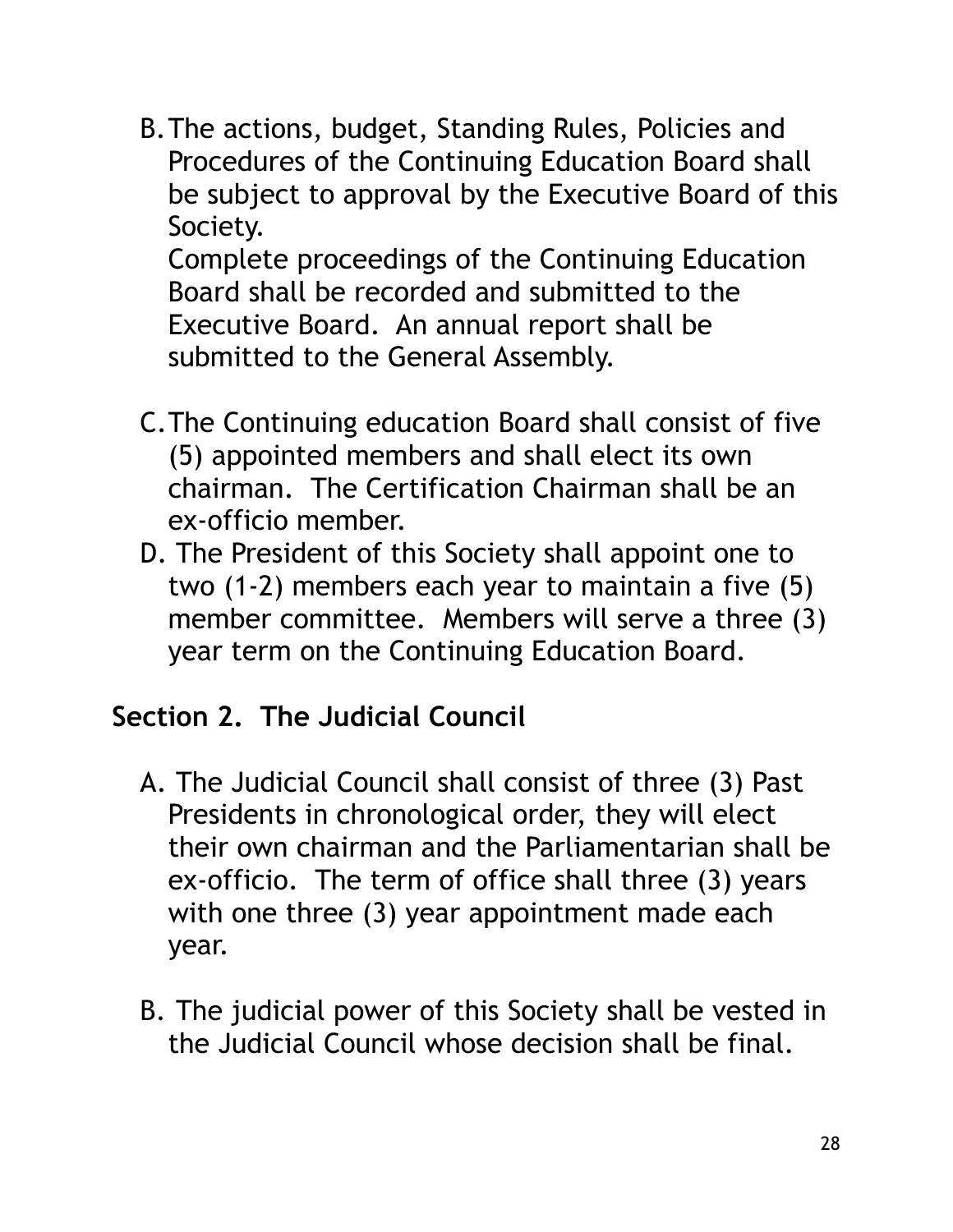- C. The Council shall have jurisdiction in all questions involving:
	- 1.Membership as provided in **ARTICLE V** of these Bylaws.
	- 2.All controversies arising under these Bylaws and their interpretation and the Code of ethics of this Society.
- D. Requests for judicial action shall be directed to the Chairman of the Judicial Council by the General Assembly, executive Board, or Presidents component chapters.

#### **ARTICLE XIV: COMMITTEES**

**Section 1.** There shall be the following committees: Standing, Special, and Nominating.

**Section 2.** The Chairman and members of the Standing Committee shall be appointed for a period of one (1) year unless designated otherwise by these Bylaws.

**Section 3.** All Committee Chairman shall submit a written report of the activities of the committee for the year at the Spring Board Meeting of the current hear for inclusion in the General Assembly Handbook.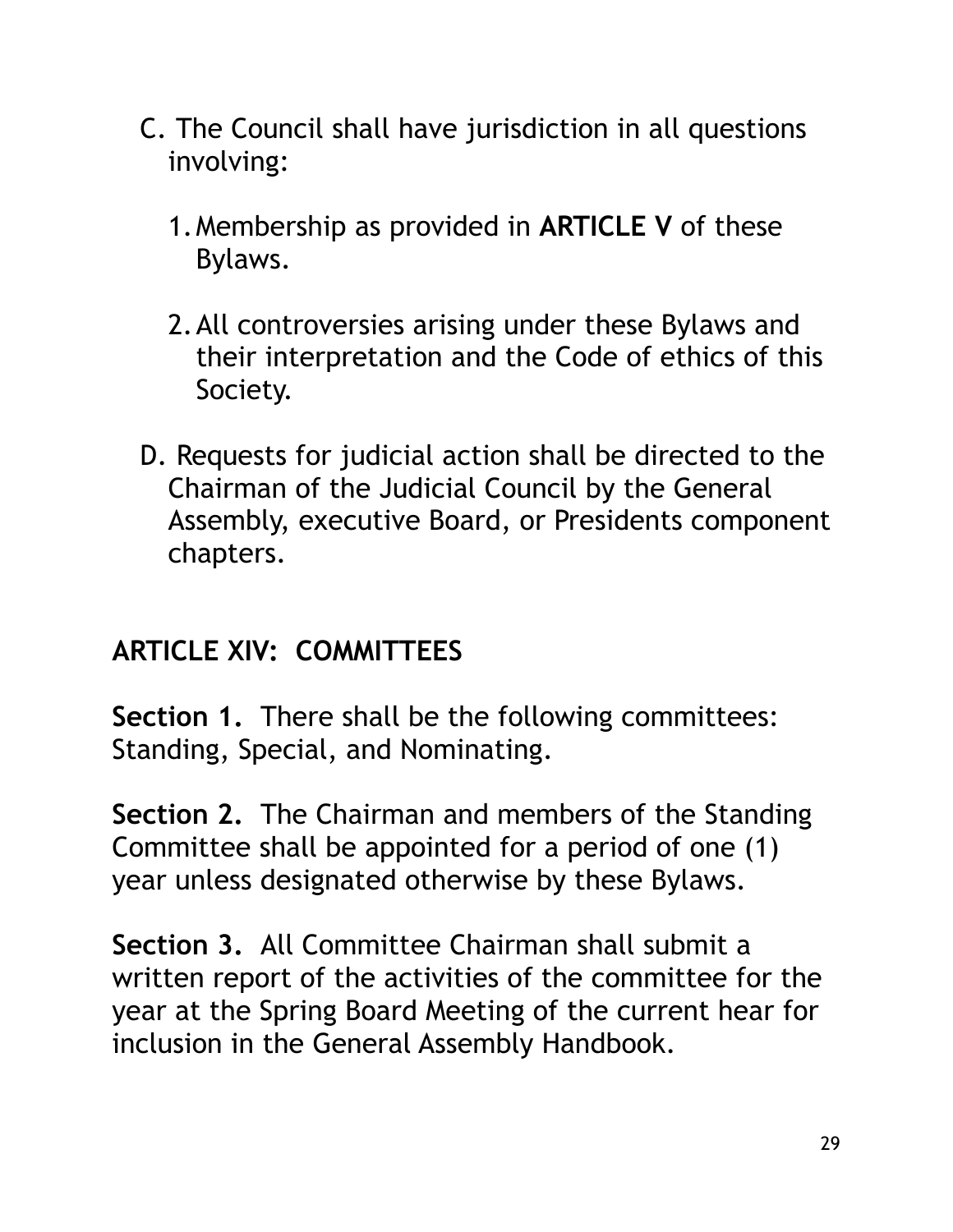**Section 4.** The Standing Committee and their duties shall be:

- A.**The Auditing Committee** shall be appointed by the President from the Active Membership and shall consist of three (3) members. The Auditing Committee shall conduct an annual audit and report at the pre-conference meeting of the Executive Board. The committee shall elect its own chairman.
- B. **The Budget and Finance Committee** shall submit an annual budget together with recommendations. The committee shall consist of five (5) members: The Treasurer as Chairman, the President-Elect, one (1) member elected by the General Assembly from its Active, associate, Honorary, or Sustaining membership. The members elected by the General Assembly will be elected in the last session of the General Assembly following the election of the Councilor District Representatives.
- C. **The Bylaws and Resolutions Committee** shall review Bylaws and Resolutions as presented by the Executive Board and component chapters. All Bylaws and Resolutions are to be reviewed and make proposed changes to the General Assembly when necessary. This committee shall review the Bylaws of component chapters and make recommendations for revisions. The Voce President and President-Elect shall be members of this committee and the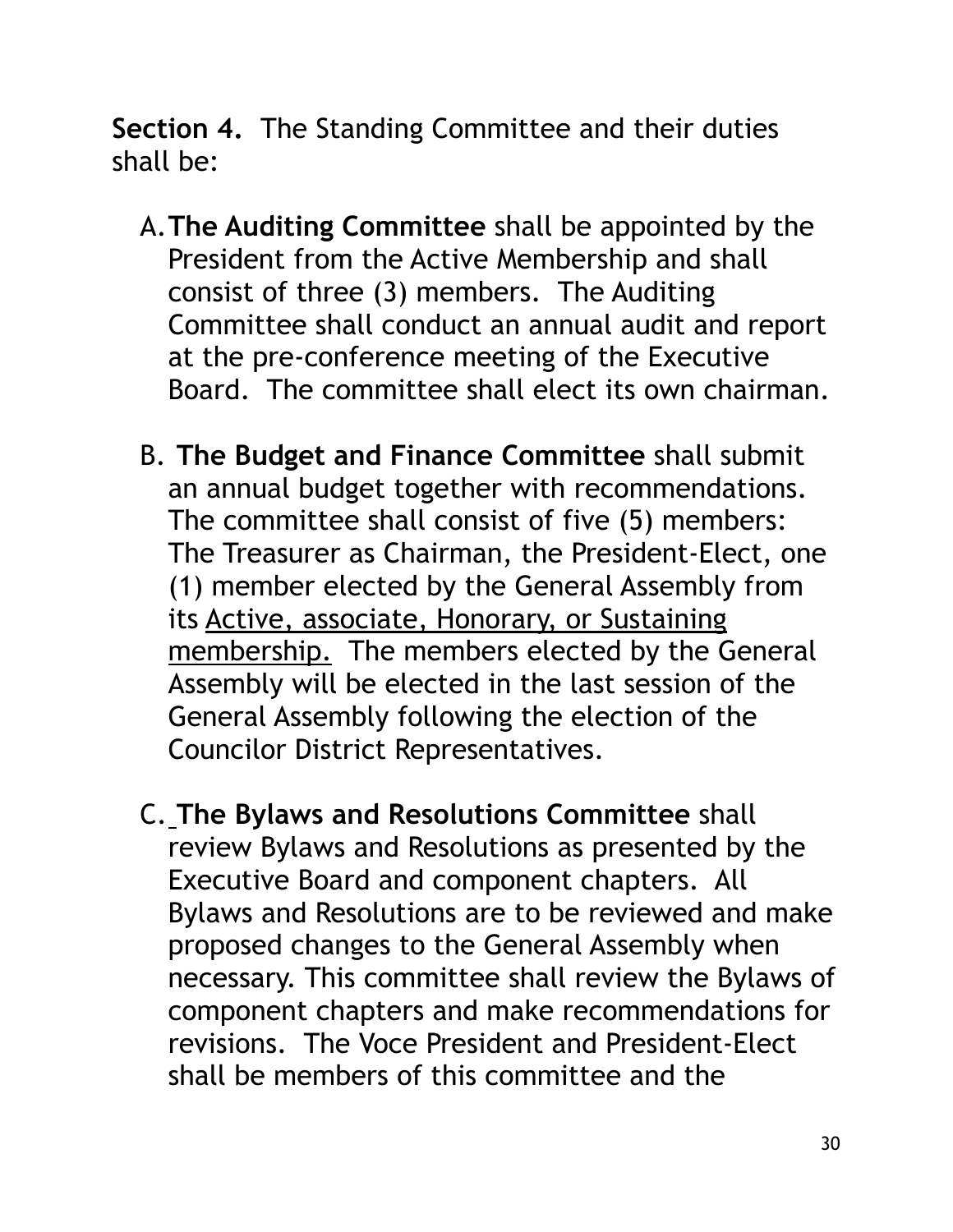Parliamentarian shall be an ex-officio member. The Bylaws of this Society must be in strict conformity with the mandated sections of the AAMA Bylaws: Name, Affiliation and Purpose, Membership, Membership Dues, Reciprocity of Membership, Delegates/Alternates representation to the House of Delegates, and Dissolution. It will be the responsibility of the AAMA to notify constituent societies to make mandated changes with copies of revised bylaws returned to the AAMA within thirty (30) days of notification. Any action taken shall immediately be null and void.

**D.The Certification/Membership Committee** shall work together. They shall answer all correspondence regarding deadlines for applications or eligibility requirements. They shall keep the Society informed of changes in the Certification Program and the availability of new material in which individuals may secure from the Certification Board. They shall work towards maintaining and increasing membership of this Society. The Chairman shall be an ex-officio member of the Continuing Education Board.

- **E.The Conference Committee** shall work with the President in making arrangements for the annual meeting.
- **F. The Scholarship Committee** shall consist of three (3) members and shall elect its own chairman.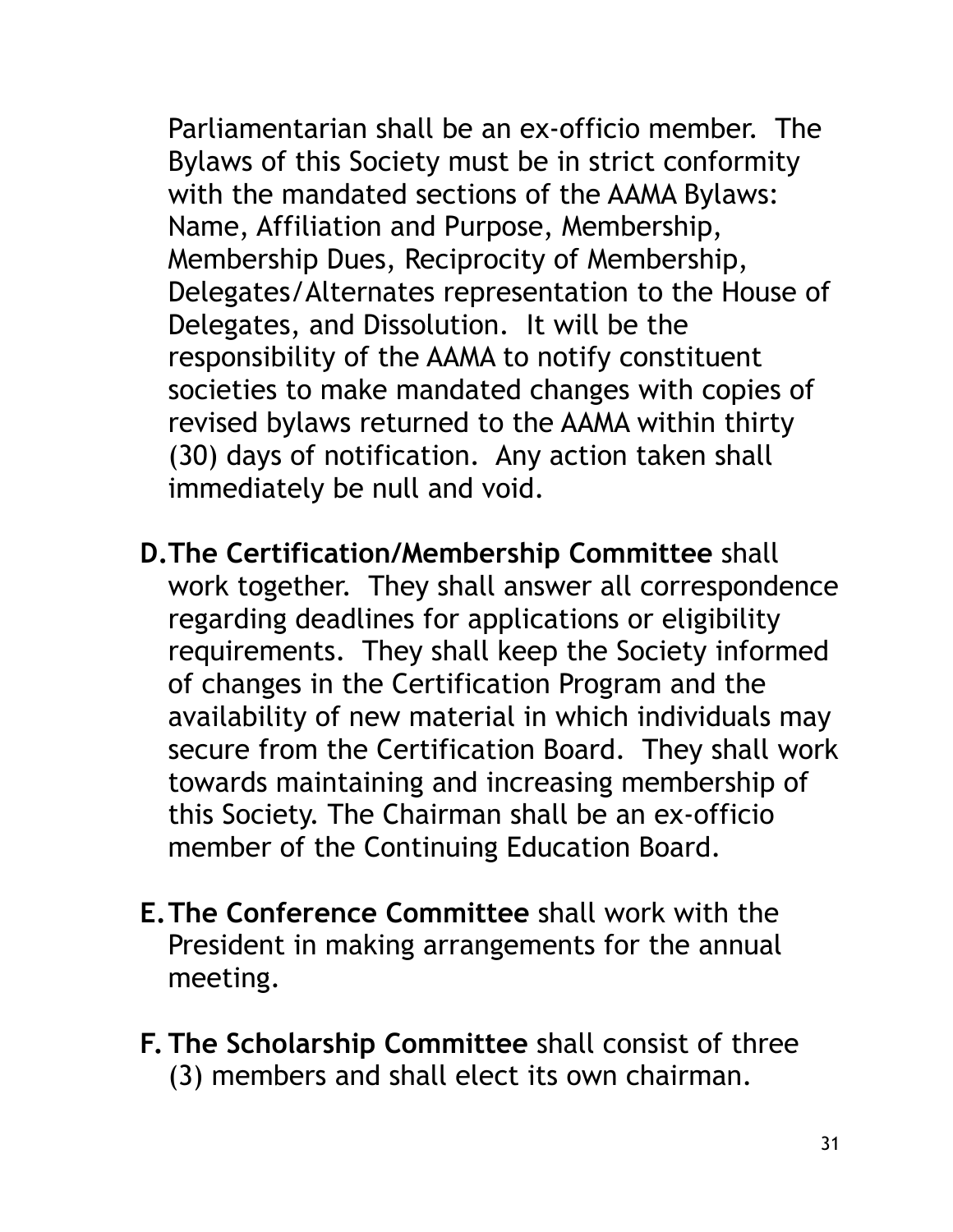Working within its guidelines, it shall review student applications for the annual award and make recommendations to the Executive Board for selection of a recipient.

**G. The Ways and Means Committee** shall raise monies for the various needs of this Society, after presenting fund raising projects to the Executive Board for approval.

### **Section 5. Special Committees**

The President, General Assembly, and/or the Executive Board may create special committees for a specific purpose. The number and members, the manner of their appointment, and the function of these committees shall be in accordance with the authorization of their appointment.

**Section 6**. Nominating Committee shall consist of three (3) members. The Immediate Past President as Chairman and two (2) members elected by the General Assembly by and from the Active, Associate, Honorary, and Sustaining membership. Duties shall be set forth in **ARTICLE VIII, Section 1.** The two members elected by the General Assembly will be elected in the last session of the General Assembly following the election of Councilor District Representatives.

## **ARTICLE XV: GENERAL ASSEMBLY**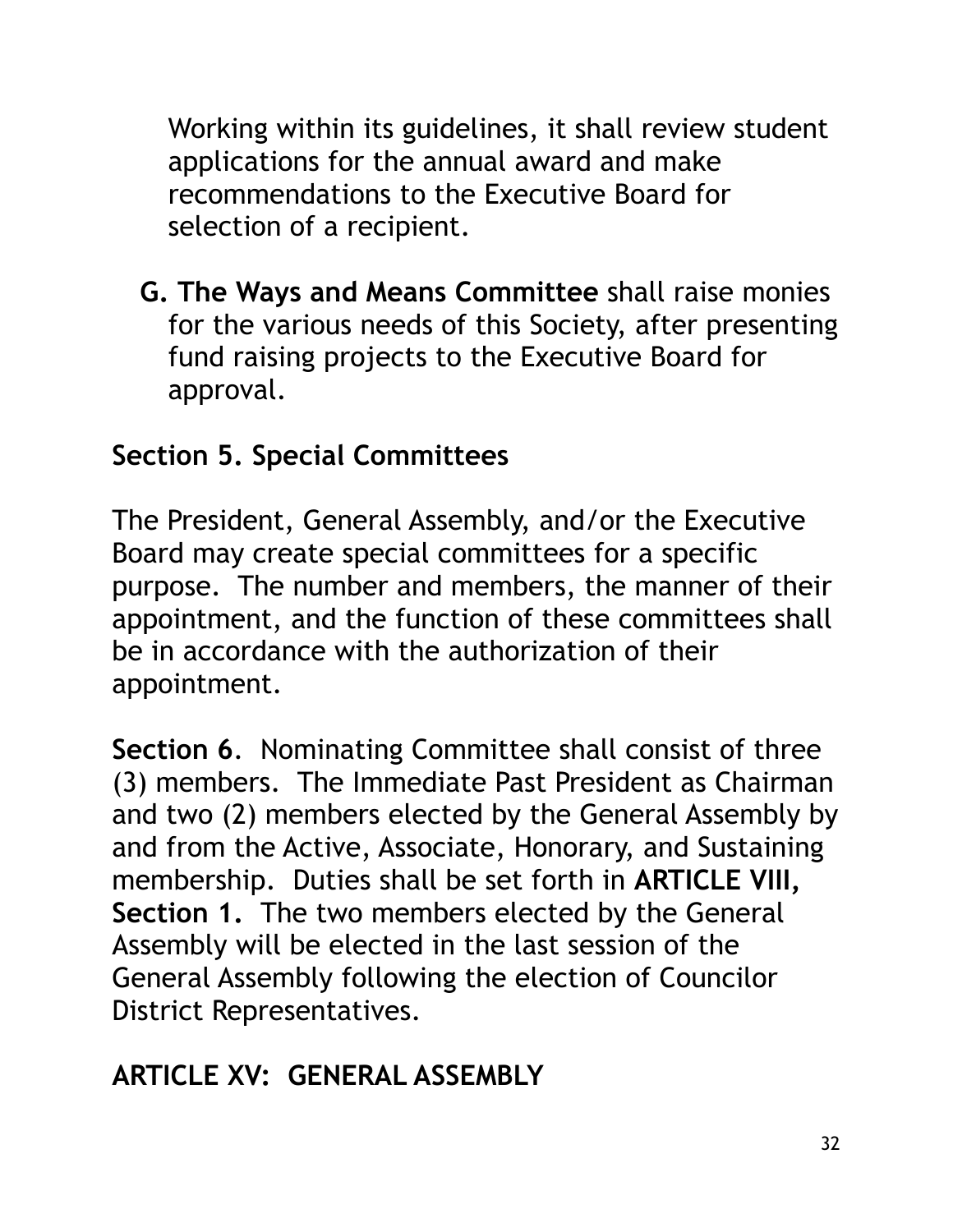**SECTION 1.** The governing body of the Pennsylvania State Society of Medical Assistants shall be the General Assembly which shall have the authority to determine its policies and the power to amend bylaws, set dues, and act upon such business as may be presented and conduct the election of Officers.

**Section 2.** The composition of the General Assembly shall be all Active, associate, Honorary, and Sustaining members whose dues are paid by December 31st and life members who are in good standing of the PSMA.

**Section 3.** The General Assembly voting members shall be the Executive Board and all members in good standing except student members.

**Section 4.** The Speaker of the General Assembly shall appoint the reference committee, tellers, and such other committees as are necessary for the organization and operation for each session of the General Assembly. The Reference Committees shall be composed of eligible members that are registered to attend the annual meeting.

**Section 5.** All reports and resolutions scheduled for presentation to the General Assembly must be first considered by a reference committee. Emergency Resolutions shall be submitted to the Speaker of the General Assembly or Vice Speaker of the General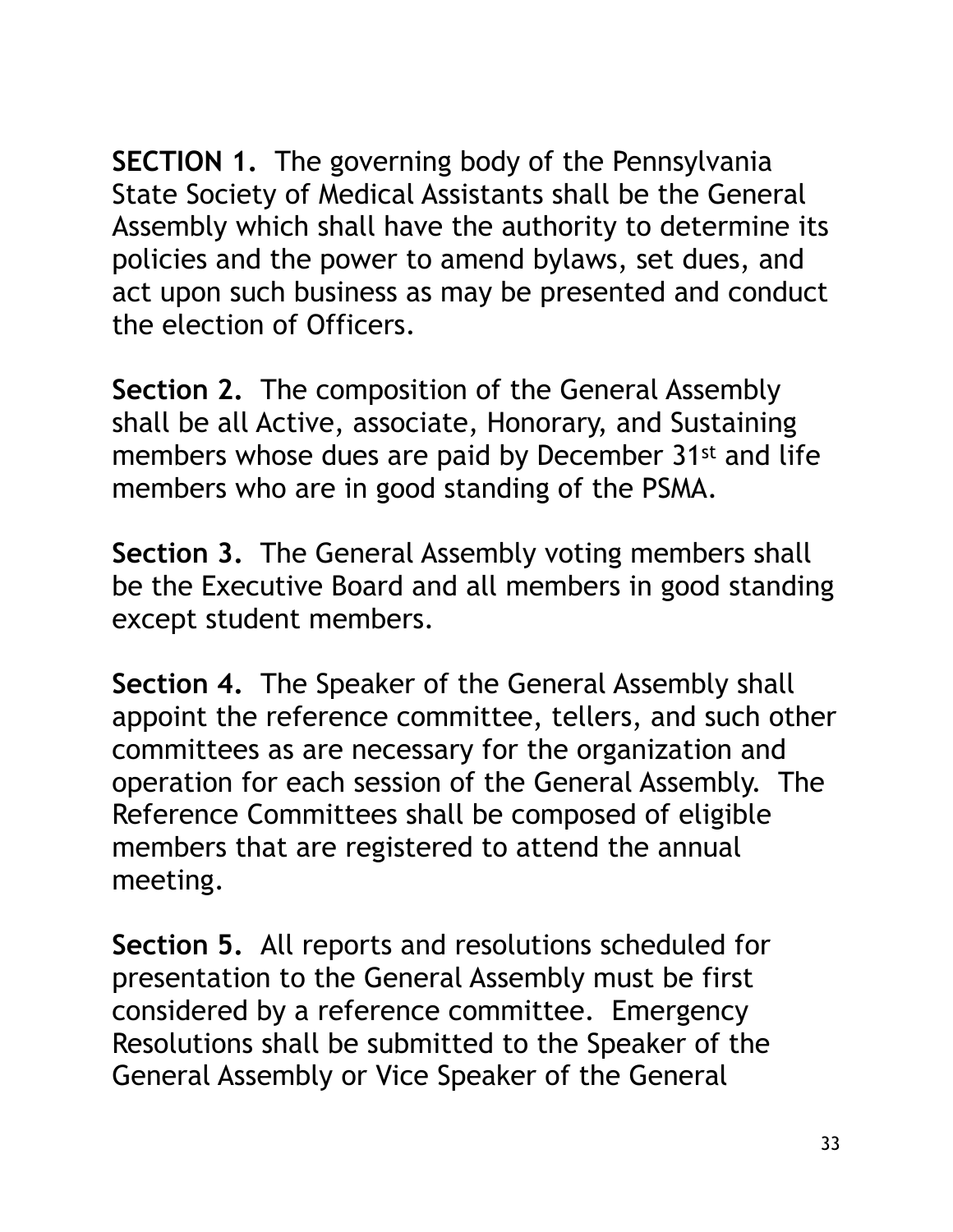Assembly by the Pre-Conference Board Meeting. The Speaker will assign all matters to the appropriate reference committee,

## **ARTICLE XVI: MEETINGS**

**Section 1.** There shall be an annual meeting of the Pennsylvania Society of Medical Assistants at a place and time recommended by the host region and approved by the General Assembly.

**Section 2.** Special meetings of the General Assembly shall be held at the call of the Executive Board by giving written notice emailed to each member of the Board of Trustees at least thirty (30) days in advance of each meeting.

**Section 3.** There shall be a Fall Board Meeting and a Spring Board Meeting during each President's term in office. The President shall determine the date and place of each meeting.

#### **ARTICLE XVII: REPRESENTATION TO AAMA**

**Section 1.** The Pennsylvania Society of Medical Assistants shall be represented to the AAMA House of Delegates as outlined by their bylaws which are: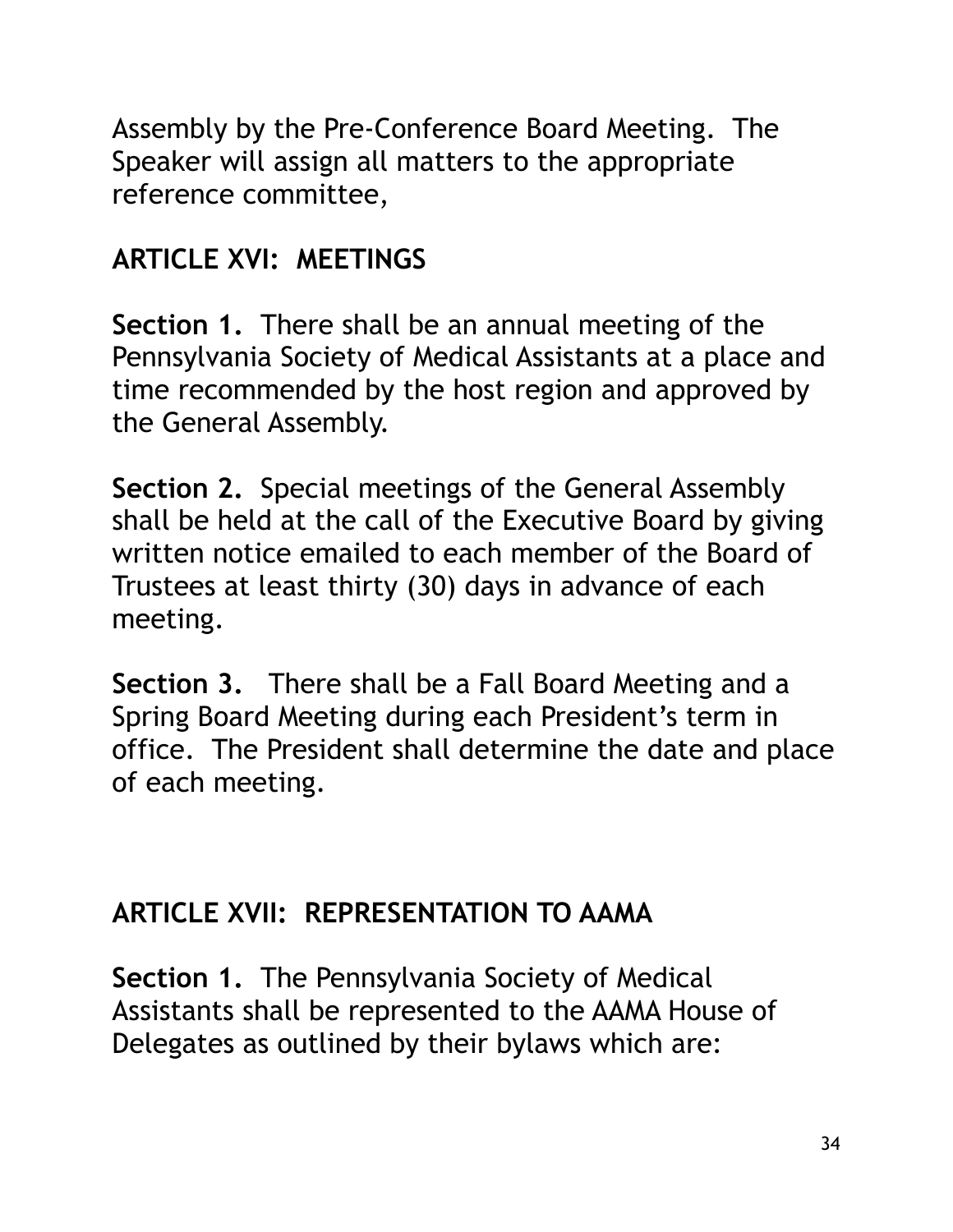- **A.** Delegates and Alternated shall be active or AAMA Life members.
- B.The number of delegates shall be determined by the constituent society's total Active and Associate membership of the membership year prior to the date on which the names of delegates and alternates shall be submitted to the Speaker of the House.
- C.Delegates and alternates shall be elected to serve for one (1) year from the opening of the House of Delegates for the year elected until the opening of the House of Delegates the following year.
- D. The names of delegates and alternates shall be submitted to the Executive Director, the Speaker of the House of ninety (90) days prior to the Annual Meeting of the house of Delegates.

**Section 2.** The President of the PSMA shall be responsible to submit the names of delegates and alternates to the AAMA as indicated above. **ARTICLE XVIII: PARLIAMENTARY AUTHORITY** 

**Section 1.** the rules contained in **Robert's Rules of Order – Newly Revised** shall govern this Society in all cases to which they are applicable and in which they are not inconsistent with the Bylaws or Standing Rules of this Society.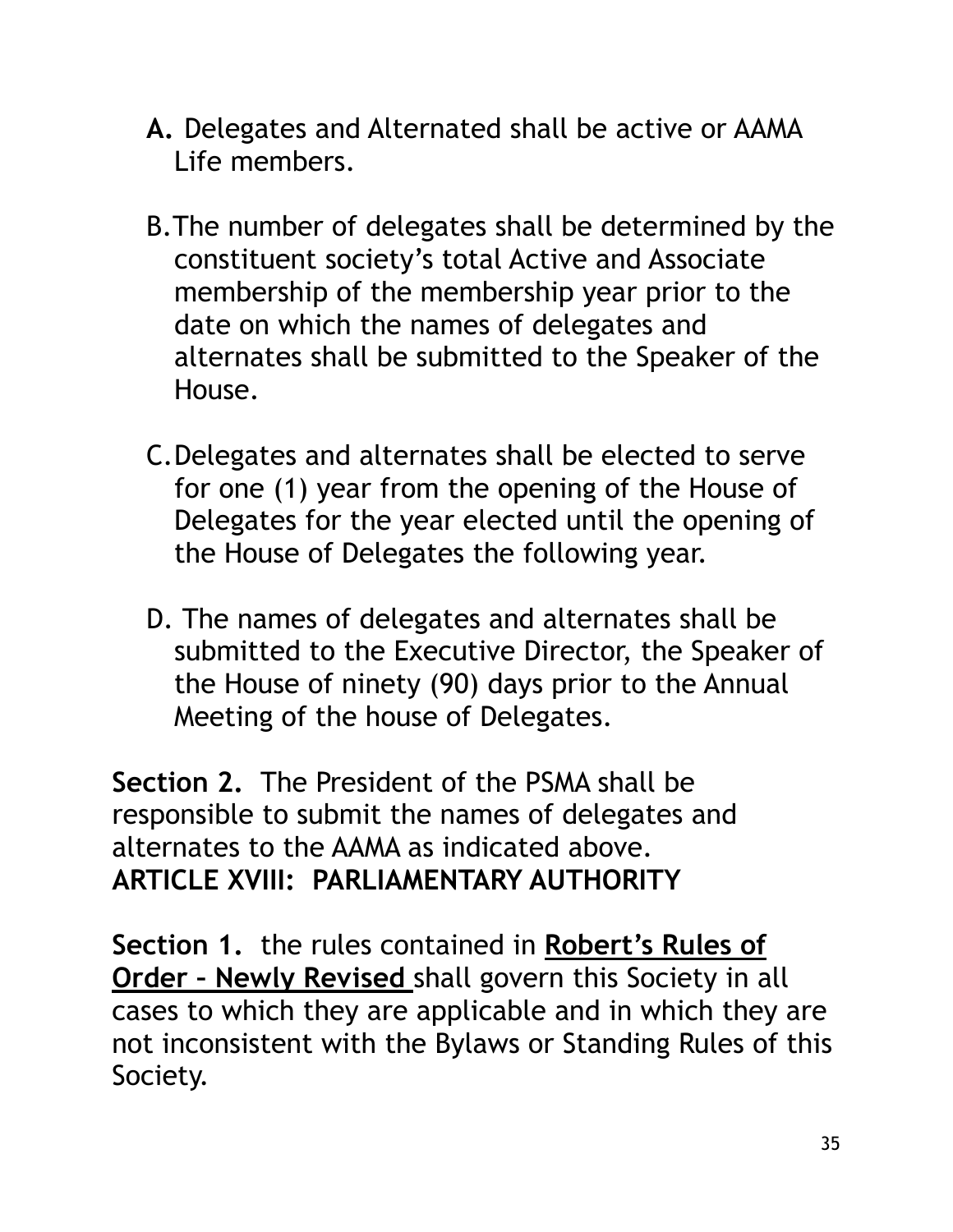**Section 2.** The Bylaws of the AAMA shall supersede the Bylaws of this Society. In the event of conflict, the Bylaws of the AAMA shall take precedence.

## **ARTICLE XIX: DISSOLUTION**

**Section 1.** In the event of dissolution of the Pennsylvania Society of Medical Assistants, none of the assets shall be distributed to any member, but shall be transferred to a medical or charitable institution or projects designated by a majority of the eligible voting members at a meeting called for the purpose of dissolution.

**Section 2.** The President shall notify the AAMA Executive Office no later than ten (10) days after the meeting in which dissolution was voted.

**Section 3.** In the event of the dissolution of the PSMA, an accounting of all finances shall be submitted by the Treasurer to the Executive Office of the AAMA no later than ninety (90) days after this Society is dissolved.

**Section 4.** It shall be the responsibility of the President and Treasurer to complete all necessary federal and state forms upon dissolution. Copies of these forms will be sent to the AAMA Executive Office.

#### **ARTICLE XX: AMENDMENTS**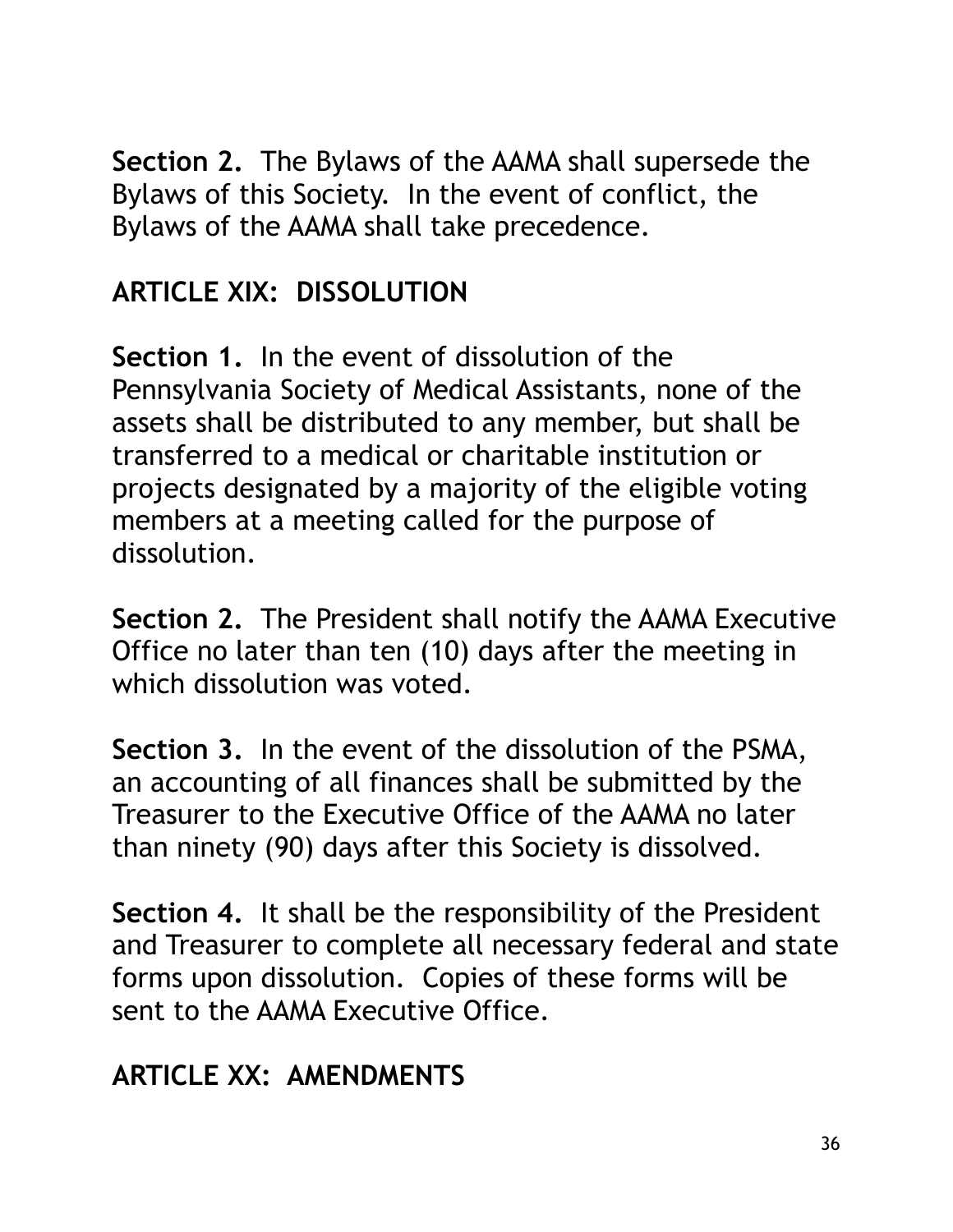The Bylaws may be amended at any General assembly meeting by two-thirds (2/3) vote of the members as defined in **Article XIV, Section 3** which are present and voting, provided the proposed amendments shall have been submitted to all members by notice on the PSMA website thirty (30) days prior to the meeting. No amendments may be in conflict with the AAMA Bylaws.

### **STANDING RULES TO BYLAWS OF THE PENNSYLVANIA SOCIETY OF MEDICAL ASSISTANTS**

- **1.**A former component chapter of this Society, which has disbanded, may be reinstated after completing the requirements outlined in **Article IV** of the Bylaws.
- 2.Smoking shall not be permitted in the General Assembly while in session, nor shall be allowed during the educational session of the PSMA.
- 3. The Immediate Past Treasurer's name shall be included on the accounts of the PSMA.
- 4. The President's name shall be included on the accounts of the PSMA.
- 5.Cell phones should be shut off or put on vibrate in the General Assembly and educational sessions. A recess can be called in case of an emergency.